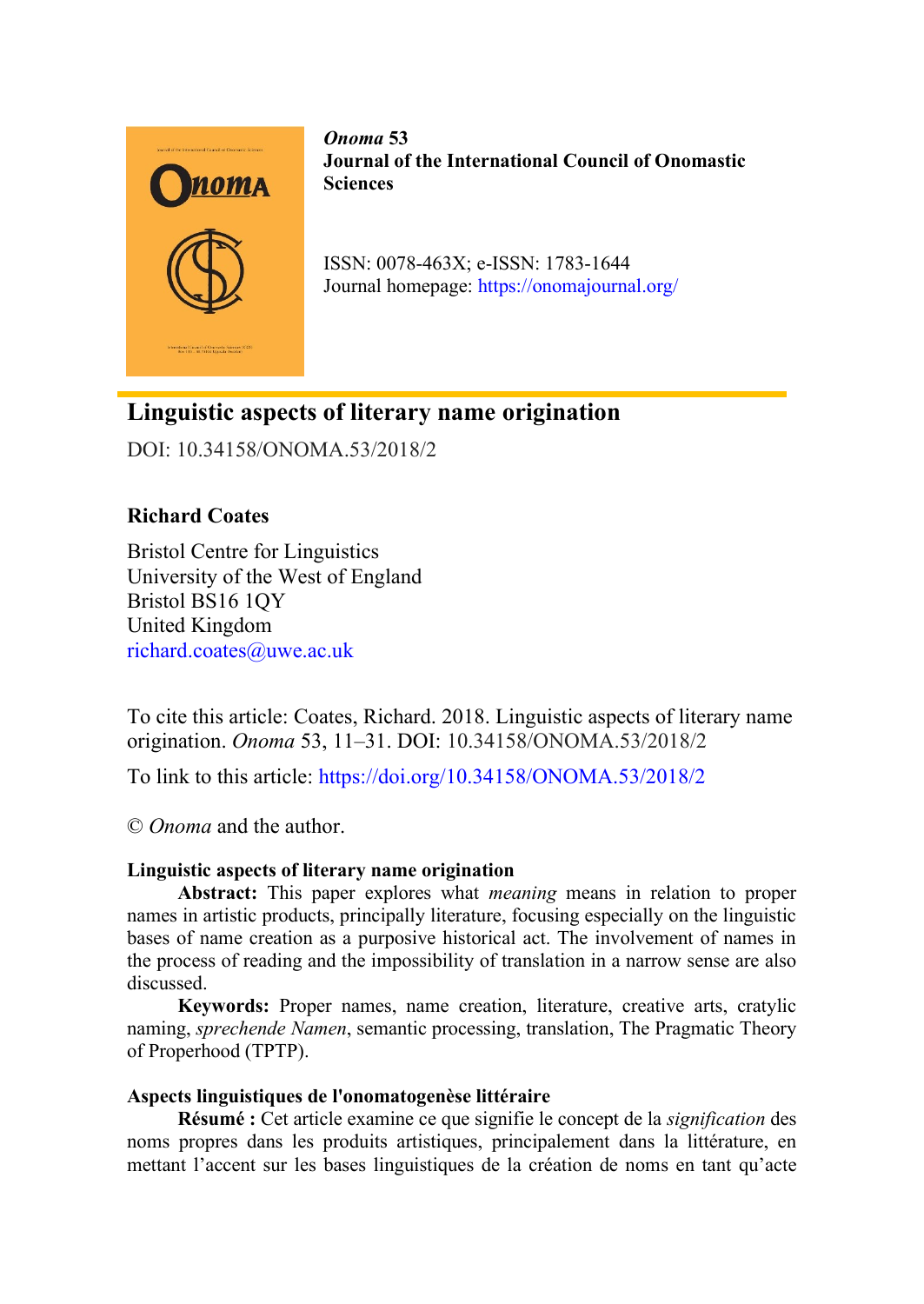historique intentionnel. La participation des noms au processus de lecture et l'impossibilité de les traduire (dans un sens restreint) sont également abordées.

**Mots-clés :** Noms propres, création de noms propres, littérature, arts créatifs, noms « cratyliques », traitement sémantique, traduction, The Pragmatic Theory of Properhood (TPTP).

## **Sprachliche Aspekte der Entstehung literarischer Namen**

**Zusammenfassung:** In diesem Artikel wird untersucht, was *Bedeutung* betreffs Eigennamen in künstlerischen Produkten bedeutet, vor allem in Bezug auf die Literatur, wobei insbesondere die sprachlichen Grundlagen der Namensbildung als zweckgebundener historischer Akt im Mittelpunkt stehen. Die Einbeziehung von Namen in den Lesevorgang und die Unmöglichkeit ihrer Übersetzung (im engeren Sinne) werden ebenfalls diskutiert.

**Schlüsselbegriffe:** Eigennamen, Namenerfindung, Literatur, kreative Kunst, sprechende Namen, semantische Verarbeitung, Übersetzung, The Pragmatic Theory of Properhood (TPTP).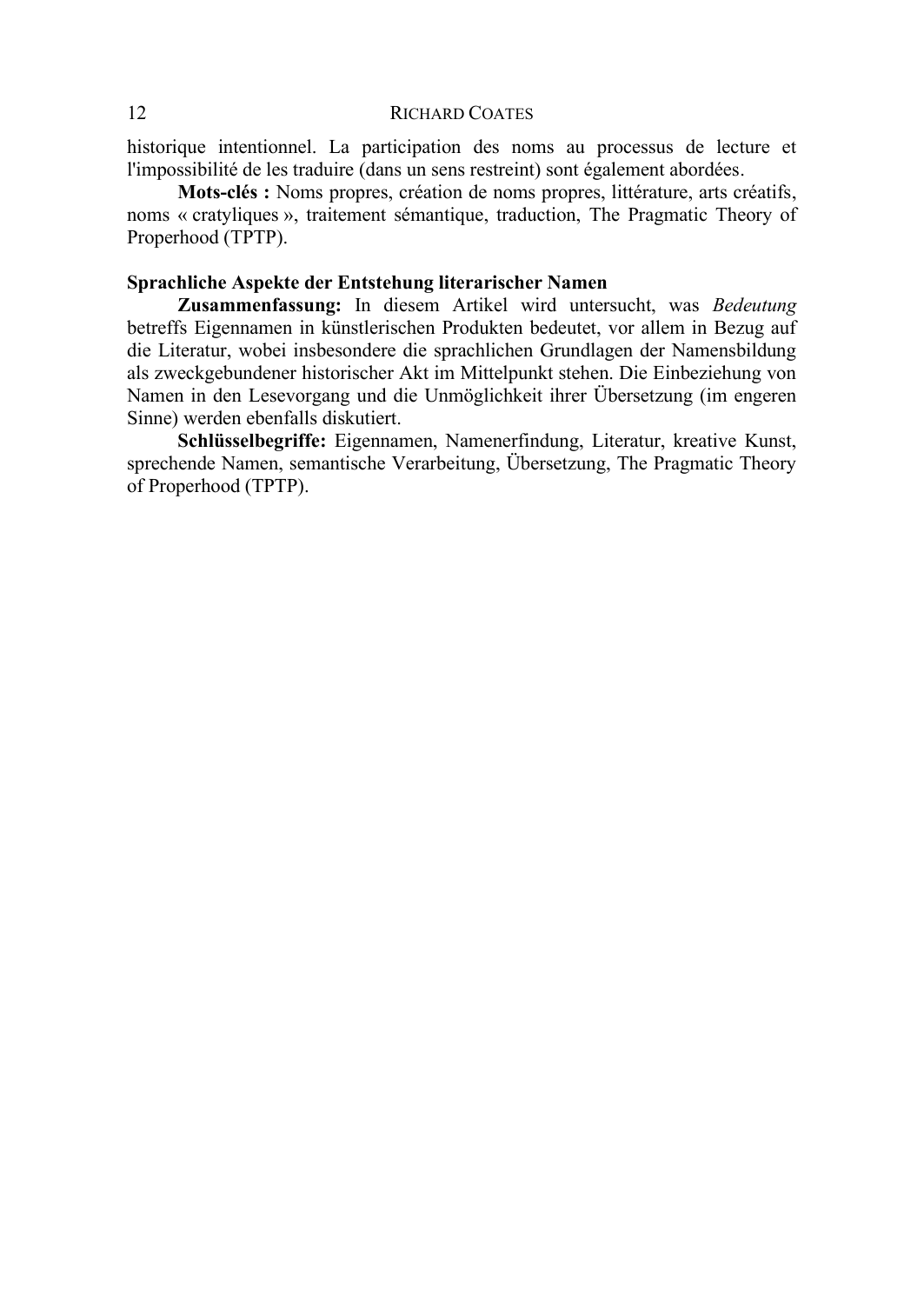# **Linguistic aspects of literary name origination**

RICHARD COATES

# **1. Introduction: Literary onomastics, explanation and the author**

[...] onomastics is an ideal testing ground for many questions that concern the limits of a theory of interpretation and, for instance, the relations which exist between the writer's work and the reader's response. ([Grimaud 1977: 890](#page-19-0)–891)

Literary onomastics seeks to explain proper names and their usage in works of literature, and by extension in other forms of artistic creativity. No superordinate term has found general acceptance; the term *literary onomastics* is therefore retained here even if names that might be studied appeared in film or television, or in graffiti, or in inscriptions on artefacts. Related terms such as *text* and *author* will be used in comparably extended ways. The words here should not be taken to imply that an absolute distinction can be drawn between literary and non-literary texts, but the difference will be understood in a common-sense way and taken for granted.

Literary onomastics is often regarded as atomistic [\(Nicolaisen 2008: 90\)](#page-20-0),<sup>1</sup> individualistic and subjective, too reliant on "sensitivity" and "implication" [\(Markey 1982: 134](#page-19-1)–135), and a breeding ground for dubiously supported hypotheses or guesswork (implicitly, and fairly politely, in [Coates 1987\)](#page-17-0).<sup>2</sup> But that does not mean that matters of linguistic interest cannot be discerned and pursued explanatorily in a systematic way.

Explanation may have a diachronic or a synchronic dimension. The former, founded in the act of onomatogenesis (name-origination) itself, has to do with discovering or hypothesizing the etymology of a name created for the endeavour in question: as in my first academic paper [\(Coates 1976\)](#page-17-1). This procedure is regarded by [Nicolaisen](#page-20-0) [\(2008: 90\)](#page-20-0) as the original impetus for the more ambitious discipline of literary onomastics. That is, diachronic

[Nicolaisen](#page-20-1) [\(2005\)](#page-20-1) has also eloquently reacted against the peripheral status which scholarship has allocated to this subject area as a result.

<sup>&</sup>lt;sup>2</sup> Note also the remark by [Butler](#page-17-2)  $(2010: 3)$  $(2010: 3)$  about "the lack of resources in comparison to other areas of onomastics, which seems to render literary onomastics a weaker academic field than it deserves to be." In its context, this comment highlights the same issue that the other scholars mention.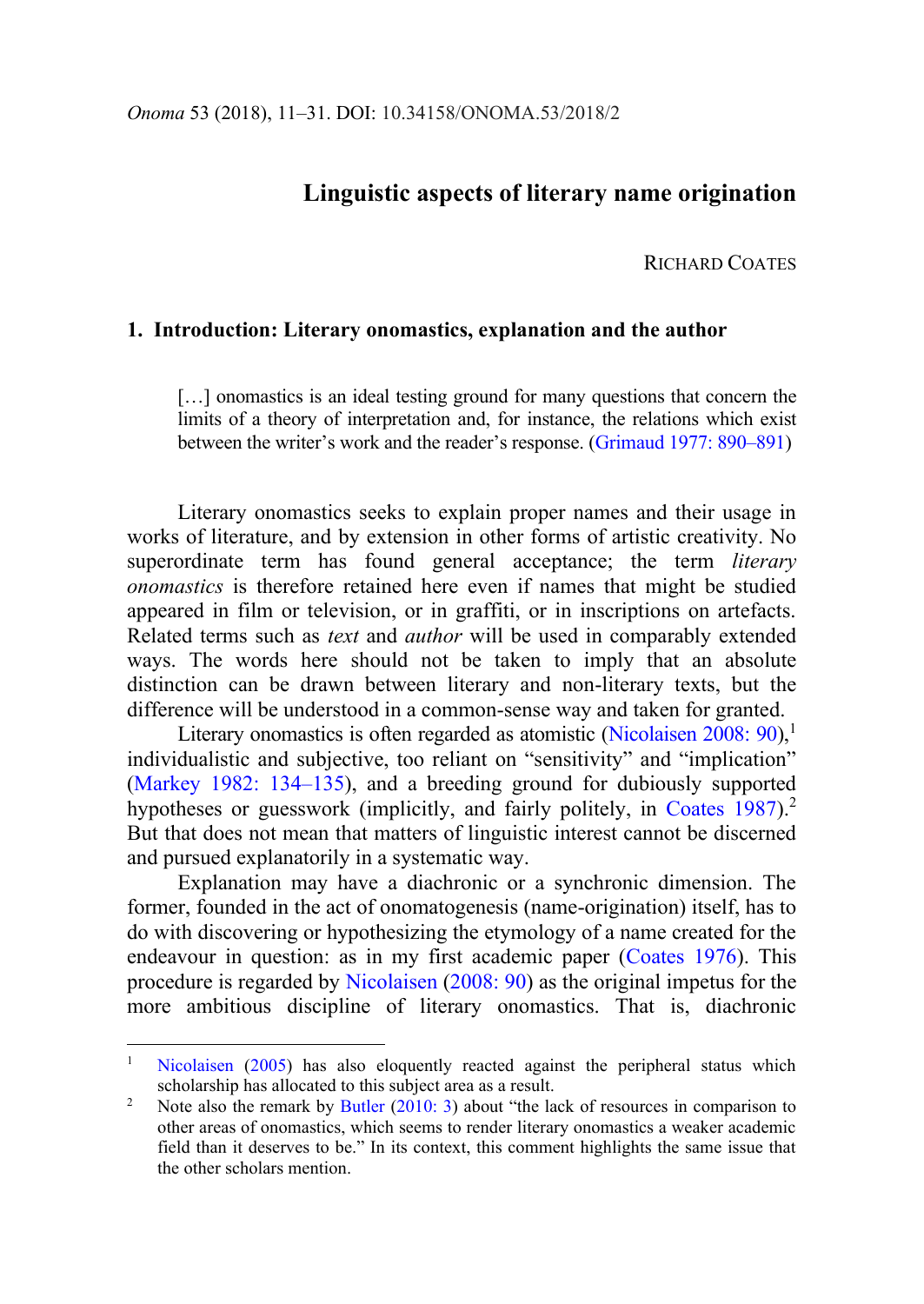explanation is founded in the author's reasons for *creating* the name, to the extent that those reasons are ascertainable. A related focus is relevant for a name drawn from a pre-existing stock rather than being an etymological novelty: the author's reasons for *selecting* precisely that name from precisely that stock. In either case, the essence of onomastic study is founded in attempting to identify authorial intention, which might seem problematic.

In the last three quarters of a century, many have tried to remove the author from the study of literary texts, through identifying the Intentional Fallacy (Wimsatt & [Beardsley 1946\)](#page-20-2); the Death of the Author [\(Barthes 1967\)](#page-17-3); types of reader-response based criticism, beginning with [Rosenblatt](#page-20-3) [\(1938\)](#page-20-3), [Lewis](#page-19-2) [\(1961\)](#page-19-2), [Fish](#page-18-0) [\(1970\)](#page-18-0); and so on. They view a text as interpretable in its own right and as the product of a more complex battery of forces than an author's often (or even in principle) unfathomable intentions. I fully accept that there is such a case to be made about understanding a text in general, but it is obvious that any answer to the question "Why does the name *X* appear in this text?" will be founded in the reader's assessment of aspects of the author's state of mind. Those aspects may exist on an epistemological range from the certainty of an explicit statement of his or her intention, through reasonable linguistically based inferences, to speculations perhaps involving the author's known reading habits, presumed personality or state of mind and social, sexual or gender identity. If we are going to do explanatory work in this sphere, the author as a truly active agent cannot be left out.

Synchronic dimensions of the explanation of names might be envisaged in a number of different forms. One possibility involves pragmatics in the broadest sense, dealing with the analysis of the textual uses to which names are put: identifying/nominative, vocative, referential, and of how those uses interplay with non-onomastic ways of performing the same communicative tasks (compare for non-literary texts [De Stefani 2006a: 55](#page-18-1)–61; [2006b;](#page-18-2) [2009\)](#page-18-3). Another involves what [Gibka](#page-18-4) [\(2016;](#page-18-4) and in a sophisticated form especially [2018\)](#page-19-3) calls the *permanent* and *momentary functions* in a literary text beyond mere identification and differentiation. These are exemplified in the considerable attention which has been paid to the literary relationships between names and the created individuals who/which bear them, as concisely illustrated by [Cavill](#page-17-4) [\(2016\)](#page-17-4): relationships involving characterization (also [Kohlheim](#page-19-4) 2018), narrative role, intertextual reference [\(Nicolaisen 1986;](#page-20-4) [2008: 93](#page-20-0)–94), and so forth. Another may be sought in the analysis of relations between names in some fictive world (such as Lewis Carroll's, J. R. R. Tolkien's or J. K. Rowling's), viewed as an extension of the world encoded in the author's narrative language; essentially what [Dvořáková](#page-18-5) [\(undated;](#page-18-5) also [2012](#page-18-6)) calls "the overall onymic structure of literary work (the so-called 'Landscape of Names')". An untypical rarer use might be found in the numerological interpretation of names as a characterization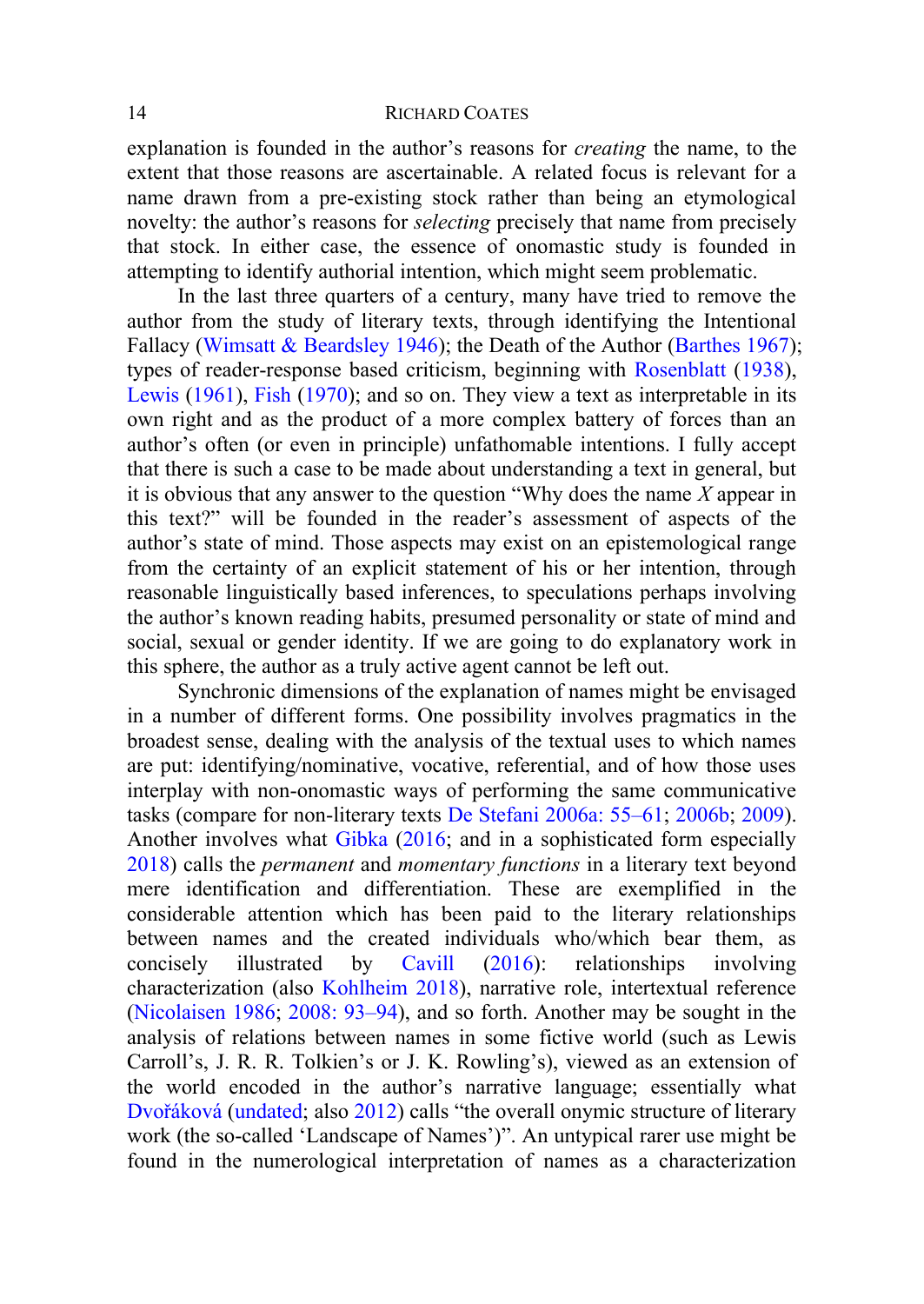device, as adopted programmatically in modern times for the players in Suzette Haden Elgin's science fiction novels ([Lillian 2015;](#page-19-5) Haden Elgin did not achieve consistency in her application of the "technique"). Not much attention will be paid to these synchronic aspects of explanation in the present article. In each of these cases authorial intention, the artist's striving after calculated effects, lurks in the background, and whilst it may be subordinate, the diachronic event of name creation or name selection constrains the possibilities that are open to pragmatic interpretation – even if not to the extreme extent of eliminating all but a small number – and that event can always remain subliminally present.

The philosophical and semiotic background to current thinking in literary onomastics is set out comprehensively by [Smith](#page-20-5) [\(2005: 13](#page-20-5)–16; [2016;](#page-20-6) and more briefly [2018\)](#page-20-7). The history and development of that background in relation to English literature in particular is analysed by [Cavill](#page-17-4) [\(2016\)](#page-17-4). These matters have been aired extensively, and will not be dwelt on in detail in the present article.

Briefly stating now the position set out more fully below: we shall see that names in literature fall into a simple "semantic" or etymological typology. One well-known type, the most interesting from the linguistic point of view, involves those that have been regarded as "meaningful", i.e. pregnant with the meaning of the lexical elements which etymologically comprise them. The processing of such names in artistic products involves a suspension of the normal processing of names, which I take to follow the process expounded in The Pragmatic Theory of Properhood (TPTP).

\*\*\*

The ideas here were originally floated in [Coates](#page-18-7) [\(2015\)](#page-18-7), which was concerned particularly with the genesis of "meaningful" or "cratylic" names for characters, often designated by the German terms *sprechende* or *redende Namen*, literally 'speaking names', and by [Windt](#page-20-8) [\(2005: 53](#page-20-8)) as "symbolic" names. They were developed further in [Coates](#page-18-8)  $(2018)^3$  $(2018)^3$  It was argued in the earlier paper that literary naming falls into (three or) four basic types. *Cratylic naming* might be understood as covering aspects of two of these sorts. Two types of consequence follow. The first type deals with the translatability of names, which I argued is technically impossible because names have no sense. In countering the superficially irrational nature of this idea, I proposed instead a view of name substitution which is completely in

<sup>&</sup>lt;sup>3</sup> With the permission of the relevant editors, the substance of both of these papers is incorporated into the present article, with suitable expansions, amendments and updatings. I am grateful to Stefan Jurasinski and Valéria Tóth.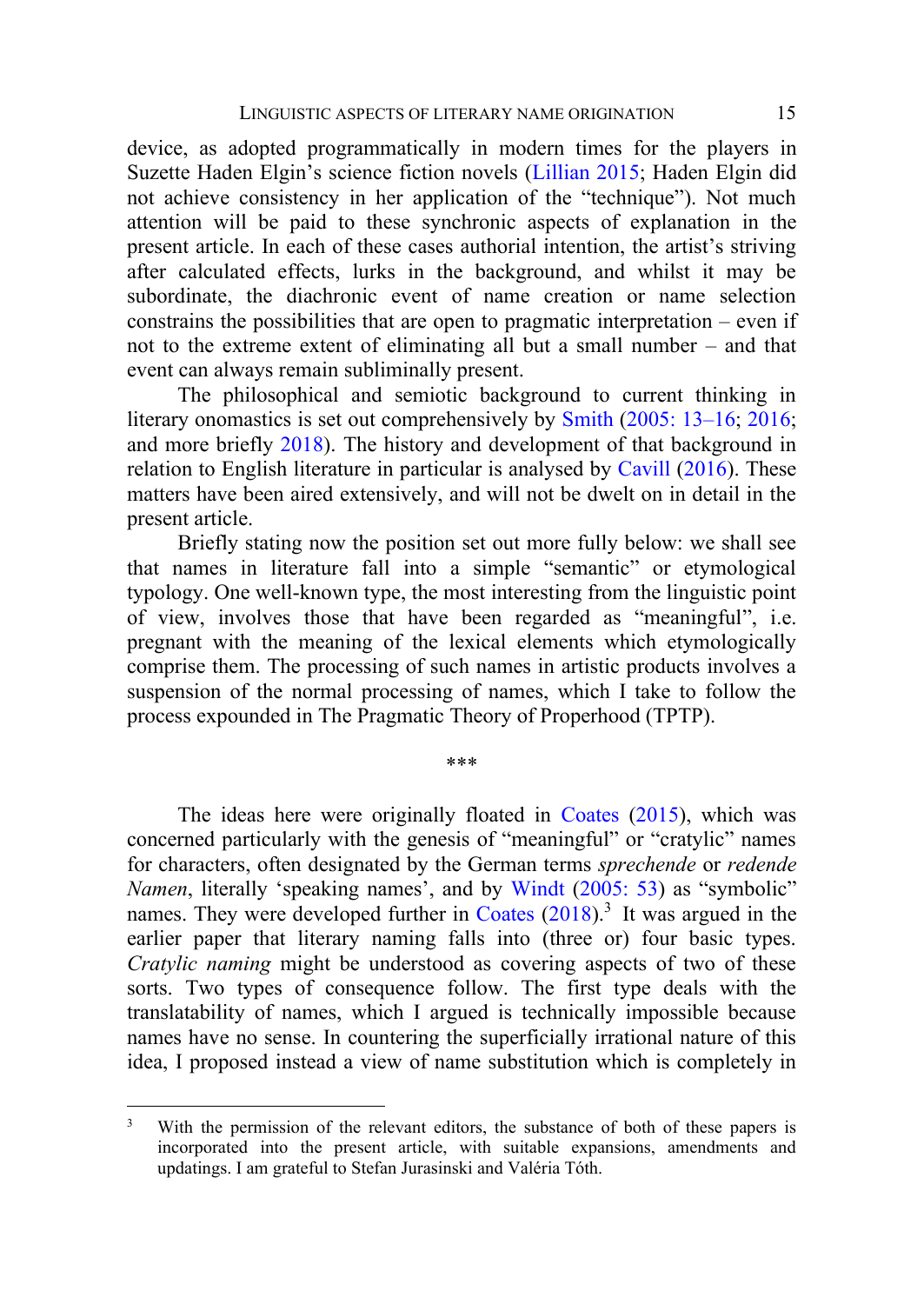harmony with the view enshrined in TPTP that names are definitionally senseless; in so-called name-translation, it is the *etymology* of a name which is accessed and translated, not its "sense", i.e. not any aspect of its synchronic meaning. The second type of consequence has to do with the role of such etymologies in literary reading. An attempt was made in [Coates](#page-18-8) [\(2018\)](#page-18-8) to harmonize the notion that etymology is accessible during ordinary reading with current views on the nature of semantic (psycholinguistic) processing more generally. These ideas will now be set out more fully, and developed into a full calculus for understanding certain linguistic aspects of literary onomatogenesis and name-processing.

For the purposes of this article, *names* always means 'proper names'; an *author* is any creator of a work of art, the *reader* is its perceiver-interpreter and consumer, and *literature* means any genre of creative artistic activity. An *individual* is any single character, place or other nameable single thing or event.

# **2. The Pragmatic Theory of Properhood**

The essentials of the approach to proper names and naming called *The Pragmatic Theory of Properhood* (TPTP; see also [Caprini 2015\)](#page-17-5) can be stated briefly but densely. They derive ultimately from the philosophical logic of [John Stuart Mill](#page-19-6) [\(1843;](#page-19-6) on this relationship, see also [Coates 2009\)](#page-17-6).

#### **1.**

- <span id="page-5-0"></span>1.1. Names are linguistic devices for performing reference senselessly. [= Names have no sense, i.e. they have no synchronic linguistic content which can be used in logical operations.]
- 1.2. The corollary: any expression which is used on some occasion to refer senselessly is a name.
- 1.3. Etymological sense is cancelled or suspended by the process of becoming a name and by the act of creating one. [= the historical precondition for [1.1.\]](#page-5-0)
- 1.4. Names do not denote categorially, but only individually. [= Names have no intension, but only a set of individuated extensions. To the extent that the category to which a thing-named belongs can be inferred – e.g. inhabited place, female human being, domestic animal – it is probabilistic rather than categorial, and denotational class membership cannot be a structural-linguistic category [\(Coates](#page-17-7)  [2014\)](#page-17-7).]

Some key semantic terms have long been used inconsistently in linguistics and especially philosophy. My usage is based on that of [John](#page-19-7)  [Lyons](#page-19-7) [\(1977,](#page-19-7) [esp. chapters 7](#page-19-7)–9).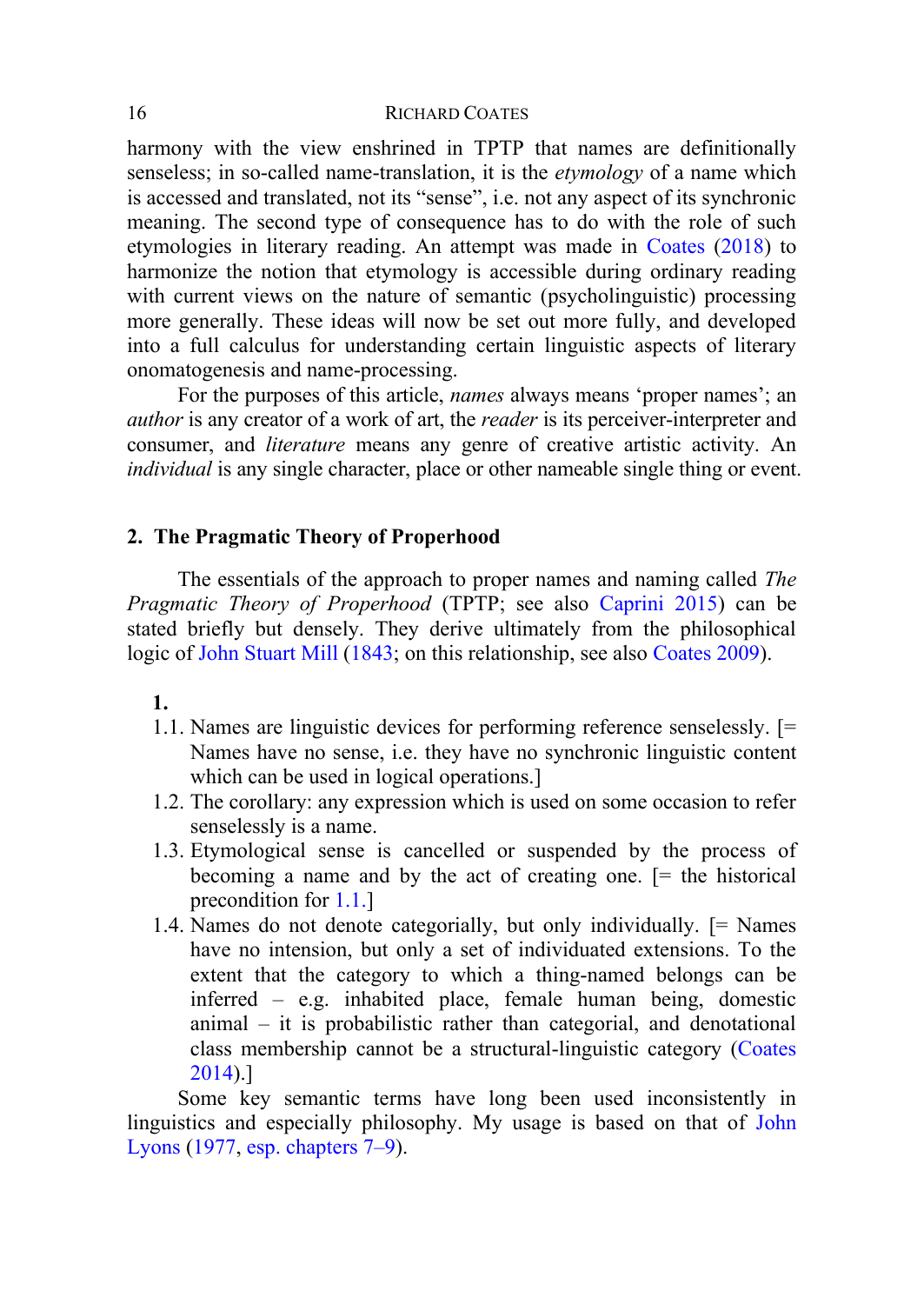**2.** *Reference* is the act of picking out an individual *referent* in a *context of utterance* (which can be defined in relation to speech, signing or writing, or non-linguistically through gesture).

*Denotation* is the range of *potential* referents of a word or other lexical expression; that is, it is an abstraction from reference and must not be confused with it.

*Sense* is the network of semantic relations in which lexical expressions participate, including synonymy, antonymy, hyponymy, polysemy, etc.: i.e. a set of more-or-less-logically definable relations among lexical items in a conceptual space, involving identity, negation and inclusion of various sorts, along with tropes (meta-denotations, relations between denotations) such as metaphor and metonymy, based on comparability and association respectively.

*Sense* should not be equated with *meaning*. The meaning of any linguistic form includes not only sense and *denotation*, but also spatiotemporally located *reference* deriving from usage in a context, a whole range of conventional *cultural associations*, *personal associations* (see e.g. [Reszegi, forthcoming\)](#page-20-9) and crucially, the possibility of an accessible, but not necessarily accessed, *etymology*. We need not emphasize that *etymology* should not be confused with *sense*. To commit this confusion is to subscribe to the Etymological Fallacy, that the "true" meaning of an expression is what it used to mean. This distinction is crucial.

Much in the four numbered points above may look like the common position of most onomasticians and name theorists. The key points of distinction are (i) that TPTP prioritizes *reference* over *denotation* (hence *pragmatic* in the label *TPTP*, because reference involves acts in real time, real-world language usage), and (ii) that the position espoused allows a simple way of theorizing the relationship between homonymous words/phrases on the one hand and names on the other (*felicity* vs. *Felicity* as a given name; *ten acres* vs. *Ten Acres* as a field-name; *the white castle* vs. *The White Castle* as a place-name (a microtoponym): the homonymous pairs respectively bear sense and lack sense. That permits the simple equation of *name* with *expression that carries no sense*. This article focuses on what these tenets imply for name-interpretation (by lay readers or professional analysts) and for name-"translation" as literary activities.

## **3. Literary naming**

Proper names chosen for characters, places or other nameable individuals in works of fiction can be organized into four broad categories, one of which might be seen as problematic from the perspective of TPTP. Let us therefore move on to what the above thoughts imply about literary onomatogenesis.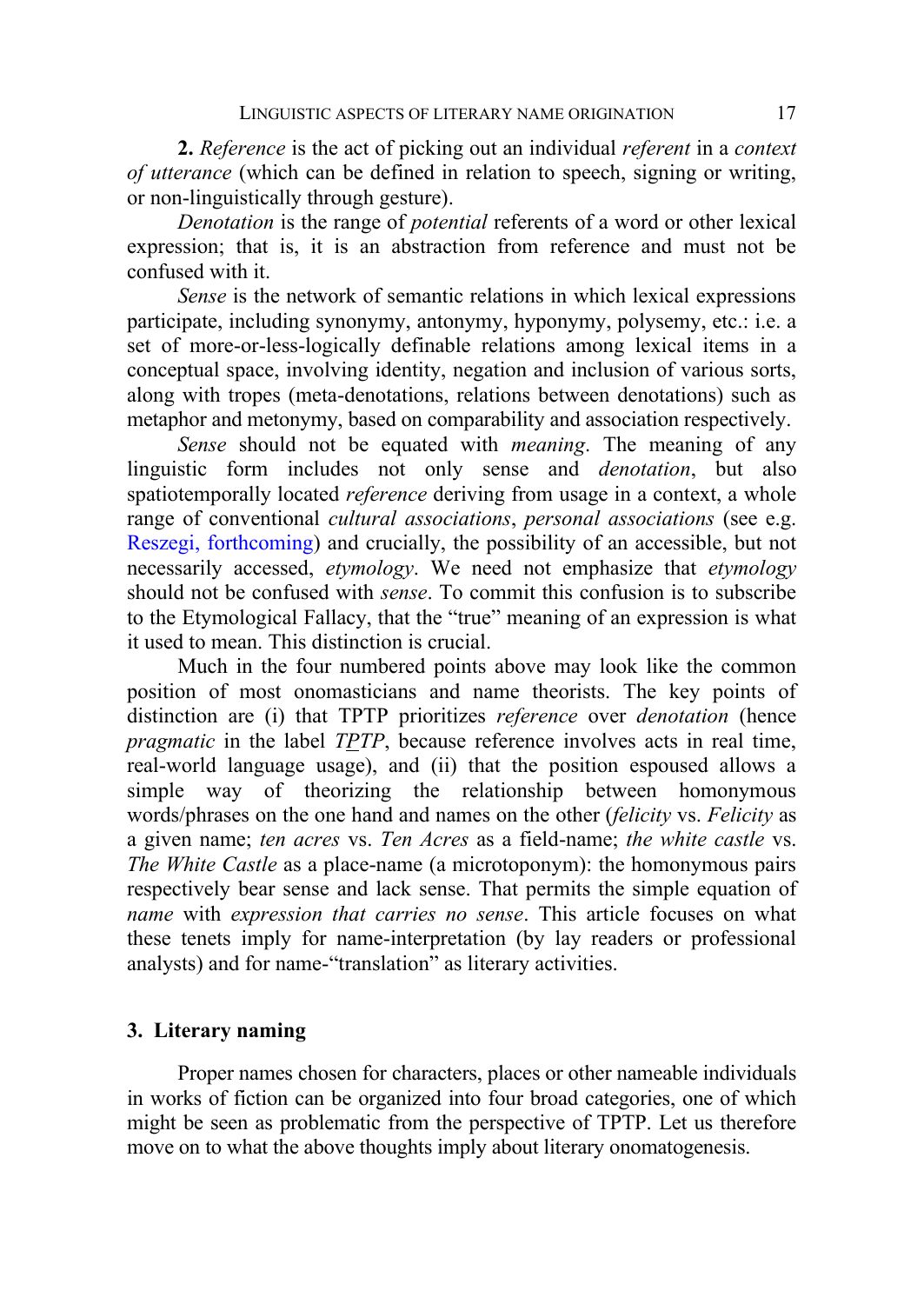An author may choose a name for an individual by a decision process which places it into one of four broad categories:

- **3.**
- <span id="page-7-0"></span>3.1. The name may be invented from scratch (*ex nihilo*), or give the appearance of being so. If the author invents one with no intention of using the form to convey any meaning (understood as broadly as possible), this does not amount to exercising a choice that provides a reason for its creation at all, though any apparent randomness might alert a critic interested in subconscious associations. Possible examples: Sidney's *Pamela*, Swift's *Brobdingnag*, Blake's creative force *Urizen*, Dickens' *Mr Micawber* and *Pumblechook*, and *Mr Spock* in the TV series *Star Trek*. 4
- <span id="page-7-1"></span>3.2. The name may be chosen as if randomly from some pre-existing set, e.g. of personal or given names; if so, the same applies as in  $(3.1.)$ . Examples might include, for all I know (because I have no access to the author's knowledge-space, though I may be able to hazard some guesses, in which cases  $(3.2)$  may have a porous boundary with [\(3.3.](#page-7-2))): Chaucer's *Robin* the miller; Defoe's *Robinson Crusoe*; *Eduard* and *Charlotte* in Goethe's *Die Wahlverwandtschaften*, Jane Austen's *Emma* ([Barry's 2005 study](#page-17-8) offers no biographical source for this common name of the Georgian period); Stevenson's *Dr Jekyll and Mr Hyde*; Joyce Carey's *Mister Johnson*; Solzhenitsyn's *Ivan Denisovich.*
- <span id="page-7-2"></span>3.3. The name may be chosen commemoratively, i.e. either to replicate deliberately the name of a real or fictive individual known to the author; or to allude to such an individual. Examples of commemoration in a range of sub-types might be drawn from the vast literature on Shakespeare's names and their associations, e.g. most recently [Smith](#page-20-10) [\(2015](#page-20-10)); Racine's *Phèdre*, after Euripides; Gottfried Keller's *Romeo und Julia auf dem Dorfe*, playing on Shakespeare; *La Bohème* as a topos; James Joyce's *Stephen Dedalus*, from Greek mythology; *Joan Hunter Dunn* in John Betjeman's poem from an actual person. A name might be put together out of separately allusive parts, as in the "official" story of the case of Paul McCartney's

<sup>&</sup>lt;sup>4</sup> The supposed blankness of the canvas – my mind – on which any of these was drawn might be disputed from a particular critical or biographical perspective. On Urizen, compare and contrast [Metcalf](#page-19-8) [\(1972\)](#page-19-8) and [Sha](#page-20-11) [\(2009: 237\)](#page-20-11). Gene Roddenberry, the creator of Star Trek, was notoriously unaware of a prominent namesake of Mr Spock: the famous paediatrician with that surname. Sometimes explanations seem thought up on the spur of the moment, as when an interviewer asked Samuel Beckett why Lucky in Waiting for Godot was so named, and he replied: "I suppose he is lucky to have no more expectations […]" (quoted in [Bair 1990: 407\)](#page-17-9).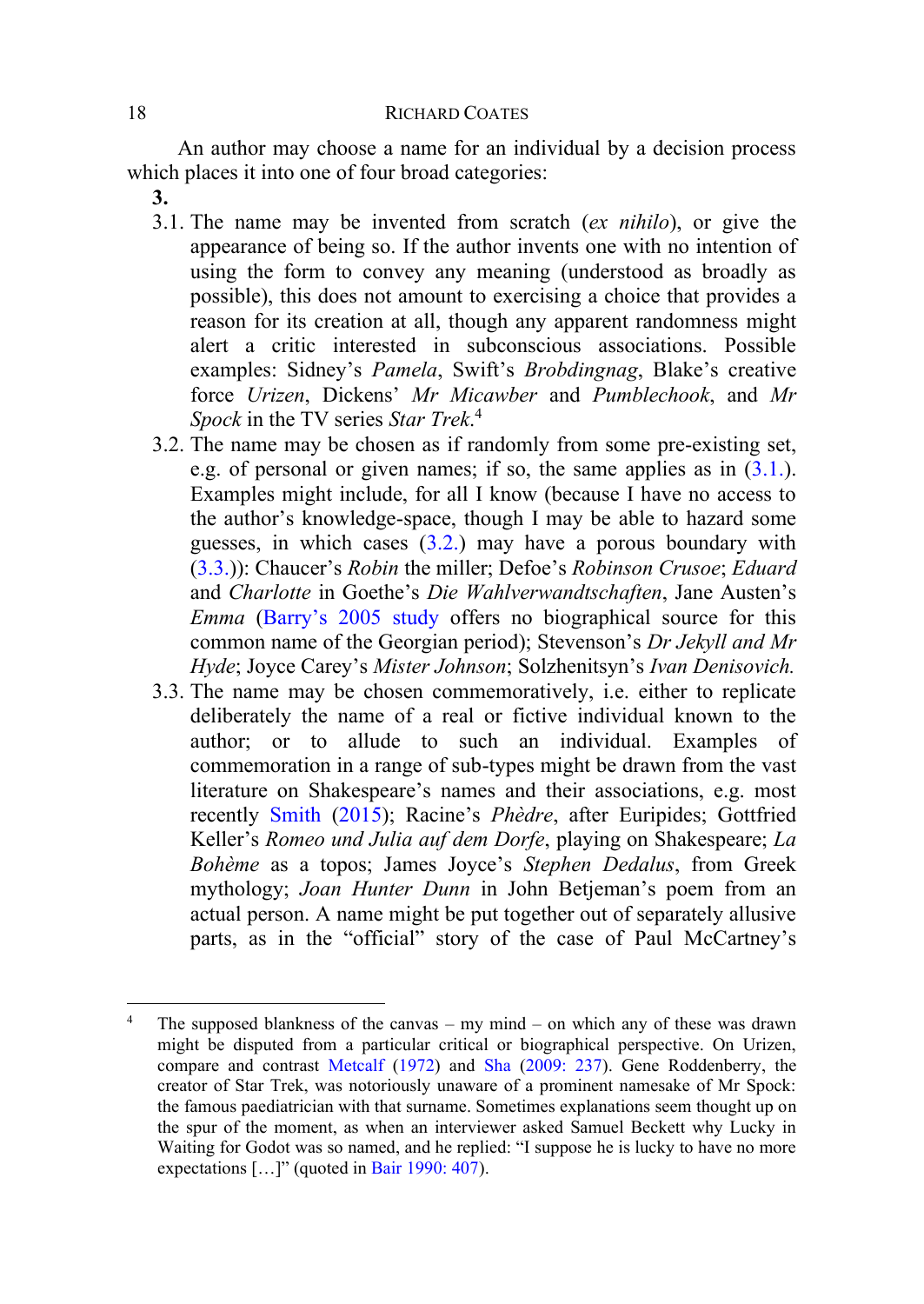*Eleanor Rigby*. <sup>5</sup> The commemoration might be punning and playful rather than direct, as in the case of Patrick Hamilton's *Hangover Square* based on the street-name *Hanover Square* in London; Evelyn Waugh's *Brideshead* which presumably plays on the English placename (or the lexical word which it has come to resemble) *Maidenhead*; and the Hanna-Barbera cartoon character *Yogi Bear*, whose name plays on that of the famous baseball player Yogi Berra.

In each of  $(3.1.)$ – $(3.3.)$ , there is often considerable room to speculate what or whom the author had in mind, leading to ill-grounded assertion, pointless controversy and a plethora of *perhaps*es. Examples are too familiar to need invidious pointing to individuals. My own point about *Brideshead* above might be taken as a potentially humiliating test-case. Proposals which are convincing to a wide range of degrees can be, and have been, made under these headings.

<span id="page-8-0"></span>3.4. The name may be invented, but consist of or contain interpretable linguistic elements (excluding names), and the author may intend or wish to impose a meaning (understood broadly) on the reader. That is, the act of naming, and the name chosen, are non-random, and the lexical meaning of any expression that constitutes or is included in the name is relevant to understanding its significance in its context of use. The author may or may not succeed in imposing that meaning on an actual reader, but the (presumed) intention, desire or hope is enough for our purposes. Examples are manifold: Shakespeare's practice as suggested at numerous points in [Coates](#page-17-0) [\(1987\)](#page-17-0) and writings referenced there; Kipling (Sussex edition, vol. 1, p. 43) opens his thoughts to explain, for example, that "KAA is pronounced *Kar*. A made-up name, from the queer open-mouthed hiss of a big snake."; and there are many informal suggestions in print and on the Web, of which [Kozlowski](#page-19-9) [\(2016\)](#page-19-9) on character-names in Dickens' novels is an example.<sup>6</sup> The practice of J. K. Rowling in her *Harry Potter* books has excited much recent interest, especially regarding the "translatability" of her charactonyms; see e.g. [Gibka](#page-18-4) [\(2016,](#page-18-4) [2017\)](#page-18-9).<sup>7</sup>

<sup>5</sup> In an interview referenced in the Wikipedia article on "Eleanor Rigby", McCartney said he made up the name with Eleanor from the actress Eleanor Bron and Rigby from the name of a shop in Bristol, Rigby & Evens Ltd. He recalled in 1984: "I just liked the name. I was looking for a name that sounded natural. 'Eleanor Rigby' sounded natural." Others have observed that exactly this name occurs on a gravestone in Liverpool which might have been known to the Liverpudlian McCartney, subconsciously or otherwise.

<sup>&</sup>lt;sup>6</sup> Dickens has long been noted as a master of this art: "[...] the last noteworthy appearance in fiction of names that pertinently distinguish the characters is in the works of Charles Dickens, especially in his early books" ([Gordon 1917: 4\)](#page-19-10).

<sup>7</sup> Note furthe[r Nilsen & Nilsen](#page-20-12) [\(2005\)](#page-20-12), [Kerr](#page-19-11) [\(2017](#page-19-11)), and the Wikipedia entry "Harry Potter in translation", section 7.4. The topic is currently very popular with (aspirant) academics: see for exampl[e Brockman](#page-17-10) [\(2016\)](#page-17-10)[, Al-Hadithy](#page-17-11) [\(2017\)](#page-17-11).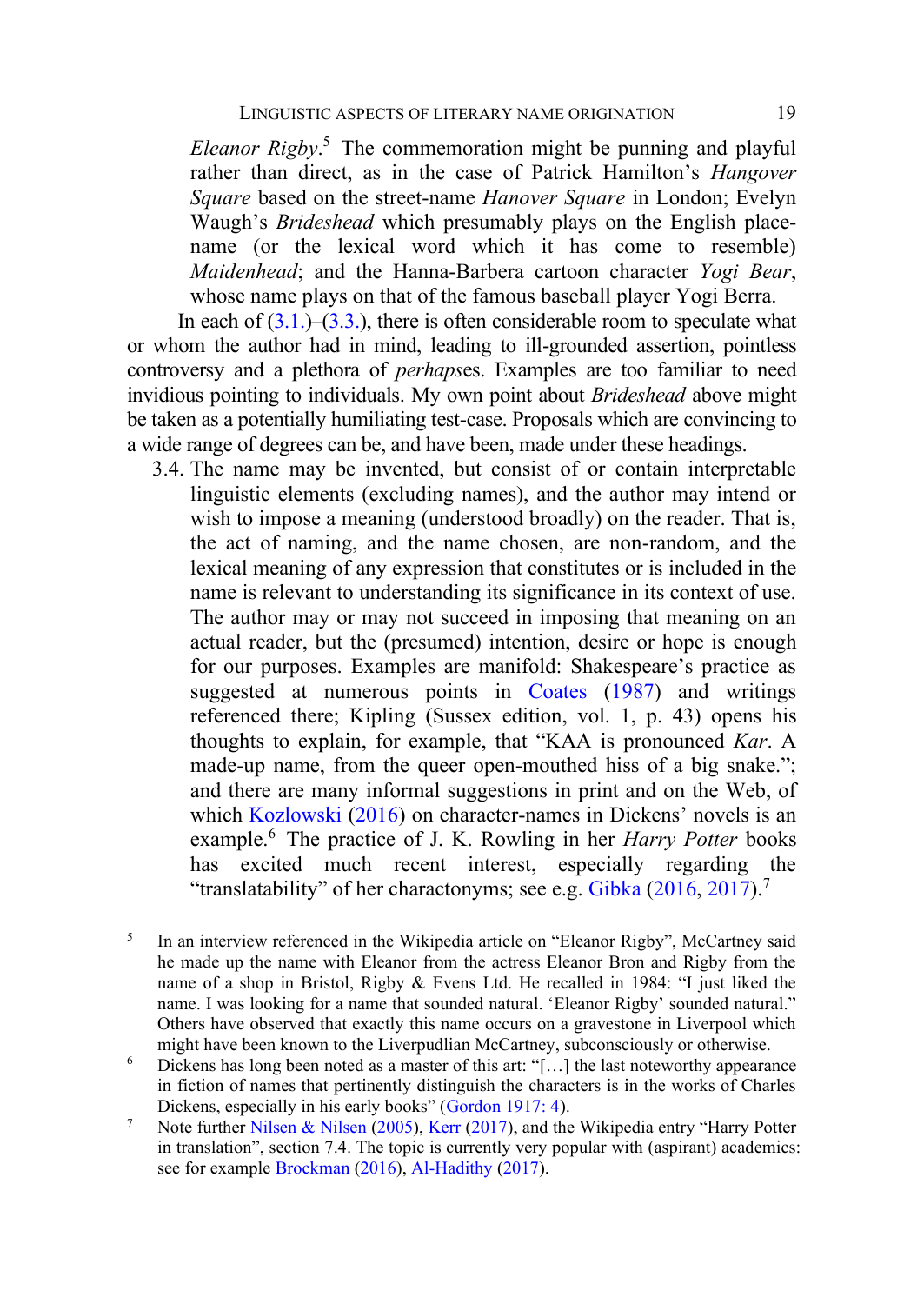[\(3.4.](#page-8-0)) is of particular interest, because one of TPTP's axioms ([1.1.](#page-5-0) above) is that a name has no *sense*, i.e. no lexical meaning. A name is a *referential* device that comes to have a *denotation* only through an accumulation of acts of *reference* using the same name to pick out the same individual. A consequence of literary interest follows: if names have no sense, they cannot be used referentially in a way which draws on any sense; and it further follows that names are untranslatable, under a purely semantic interpretation of that term. *Translation* is defined here in a way adapted from [Catford](#page-17-12)'s classic definition ([1995: 20](#page-17-12)): "the replacement of textual material in one language (SL) by textual material equivalent *in sense* in another language  $(TL)$ <sup>".8</sup> So if a name (senseless) appears to deliver lexical meaning (sense) in the context of its use, as many readers will undoubtedly believe, at least at first, we need another way of conceptualizing that meaning if the principles of TPTP are to stand.

# **4. Non-translatability**

Non-translatability (in this narrowed sense) does not mean that names cannot form equivalence-pairs. A name may have a denotational equivalent in another language which is not a semantic translation: *la Manche* is *the English Channel*; the *Šaṭṭ al-'Arab* 'stream of the Arabs' in Arabic is *Arvand Rūd* 'swift river' in Farsi; the Gaulish druid in the *Astérix* comics is *Panoramix* in French but *Getafix* in English; the bilingual 1960s radio DJ Mike Pasternak was *Emperor Rosko* in the UK, but *le Président Rosko* in France. Sometimes partial translation may be suspected, as with Italy's *Cenerentola*, Czechia's *Popelka* and Germany's *Aschenputtel* 'Cinderella' (*cenere*, *popel* and *Asche* are all 'ashes, cinders'). None of these name-sets consist of *complete* linguistic translations of each other. *Equivalencing* rather than translating is the key notion when the "translation" of charactonyms is considered. For the unity of the process, *apparent exact translation* of names is to be viewed in the same way as more general equivalencing (more fully in [Coates 2006: esp. 375\)](#page-17-13).

# **5. "Cratylic" naming and intention**

Other interesting things might be said about names in works of art in

<sup>8</sup> Professional translators will not construe their discipline so narrowly. But I prefer to distinguish using a more embracing term – perhaps transposition – the highly skilled activity of "replacing textual material in one language by equivalent textual material in another language" with due attention paid to the cultural contexts in which SL and TL are used.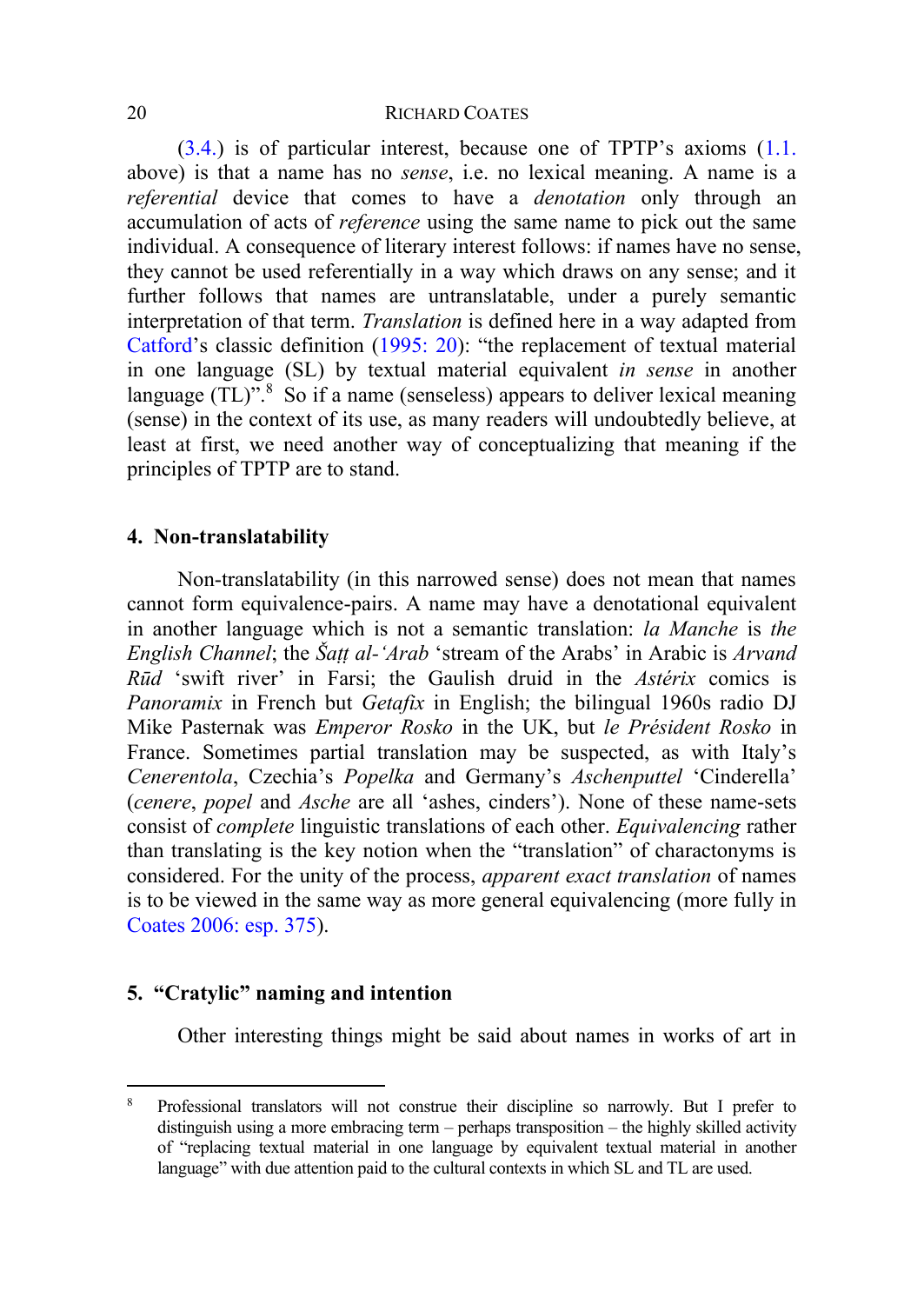general, and especially about what [Anne Barton,](#page-17-14) in her 1983 Alexander Memorial Lectures, called "cratylic" charactonyms in literature ([Barton 1990:](#page-17-14)  [esp. 7‒10](#page-17-14)). There are three broad types of literary naming: *arbitrary* or *intention-free naming* (covering [\(3.1.\)](#page-7-0) and an indeterminate sector of the range of [\(3.2.](#page-7-1)) above, and of no purely "meaning-related" interest); *cultural naming* (which trades, intentionally, on conveyed meanings, i.e. implicit meanings which may or may not be recovered in context, covering  $(3.3)$  above, and perhaps some element of [\(3.2.\)](#page-7-1)); and *semantic naming* (which trades, presumably intentionally, on *apparent* senses or lexical meanings, or etymologies, converging with [\(3.4.\)](#page-8-0)). *Cratylic naming* takes its most obvious and potent form in  $(3.4)$ . From here onwards, and as foreshadowed above, an authorial intention in the genesis of charactonyms of types [\(3.3.\)](#page-7-2) and [\(3.4.\)](#page-8-0) is taken for granted, at least for expository reasons. That does not mean that there necessarily was any such intention, but that a reader might assume one, even if wrongly. We are dealing with what might be intended by the author or inferred by the reader, with greater or lesser degrees of probability, with a focus on where there is a credible likelihood of overlap between their cognitive worlds.

Cratylic names, as noted, have also been called *symbolic names*. Their existence is alluded to by the ancient expression *nomen (est) omen* 'the name is a sign', i.e. 'the (apparent sense of a) name can be understood as having literal relevance at the moment of utterance', whether *name* is understood to apply on every occasion of use for a range of referents and therefore *characteristically*, or just at some individual moment of utterance, i.e. *contextually*). These are names whose form seems to urge the reader to access or retrieve some meaning relevant to the plot. Many charactonyms illustrate what I have called [\(Coates](#page-17-15)  [2012\)](#page-17-15) *The Etymological Onomastic Turn*; *purposive onomatogenesis* would serve. Take for example the names, famous in English literature and film, of Ancient *Pistol*, Doll *Tearsheet*, *Christian*, Roderick *Random*, Becky *Sharp*, Peter *Poundtext*, *Wackford* Squeers, *Rosa Bud*, Mr *M'Choakumchild*, Gabriel *Kettledrummle*, Gabriel *Oak*, *Ernest* Worthing, Sebastian *Flyte*, Titus *Groan*, Auric *Goldfinger*, George *Smiley*, *Rocky* Balboa, Johnny *English*… In virtue of their transparency, such names may be understood, at least in part, with their etymological meaning, and apparently therefore an accessible or latent sense or semantic value, remaining available whenever they are used to refer to the relevant individual. That may help form a view of the individual's personality and role. But the name need not be (although it could be in principle) interpreted anew on each occasion of use, once its referent has been established – certainly not in the way that a normal lexical word must be semantically interpreted on every such occasion.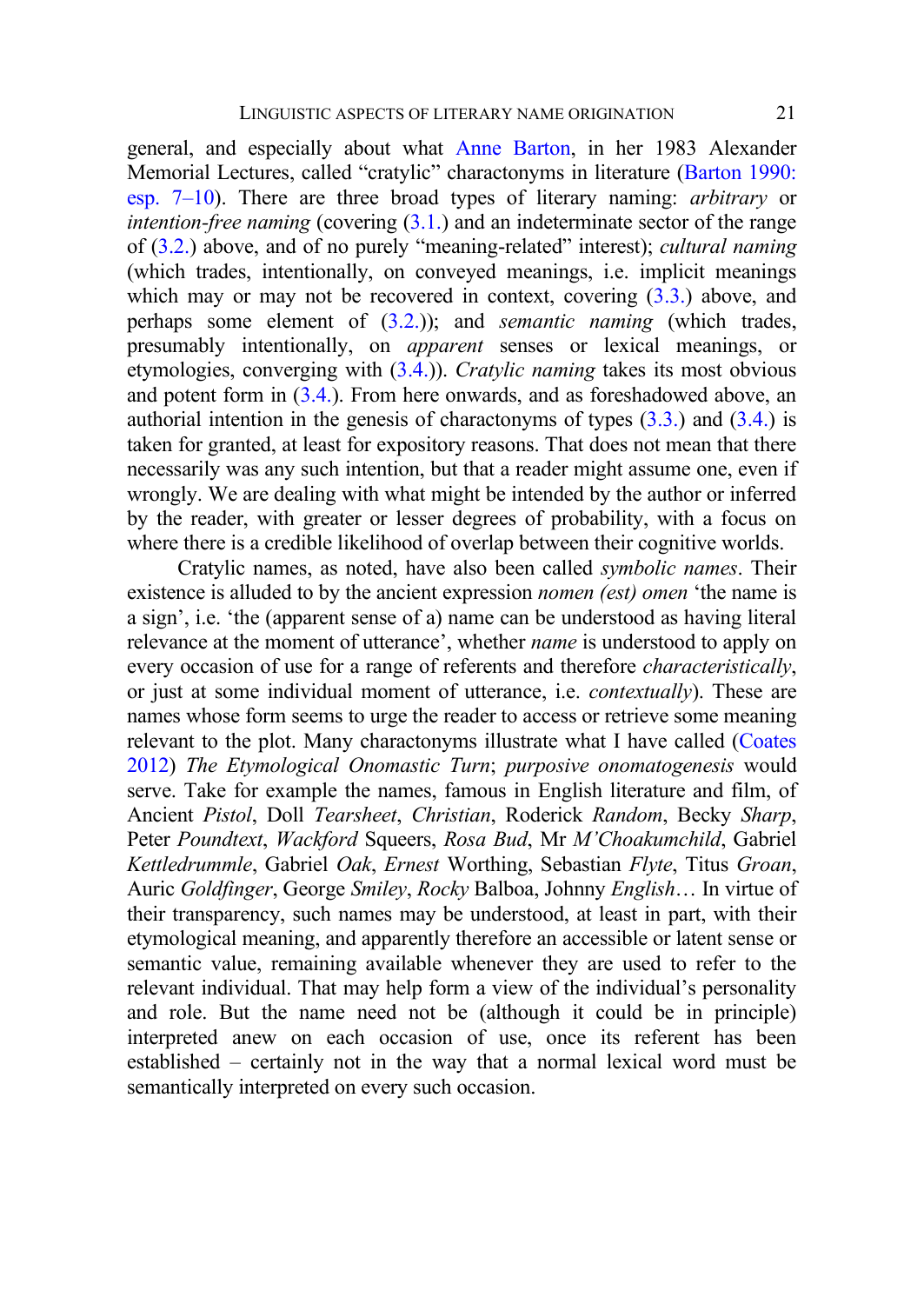Contrast:

- <span id="page-11-1"></span>**4.**
- 4.1. This is Pistol. Pistol is a comic character who is always boasting. But Pistol is really a coward.
- <span id="page-11-0"></span>4.2. This is a pistol. The pistol was used to shoot the diplomat. The pistol is in an evidence bag.

One does not need to interpret *Pistol* lexically on each occasion of usage (though one *has the opportunity to*, and on the first occasion one *may well do*): thereafter one just uses the label referentially to identify the individual in question. But *pistol* needs to be understood lexically, sensefully, semantically, each time for the mini-narrative  $(4.2.)$  to be understood.<sup>9</sup>

# **6. Sense and suspension**

We face a potential, but not inevitable, difficulty. The axioms of TPTP require us to accept that onomatogenesis separates a name from the sense of any and all of the senses of its etymological component parts. But the point of cratylic names of this type is precisely to suspend, subvert or compromise such a separation. What any semantically aware intentional literary act of naming actually consists of is the offer of *repotentiation* or *contextual resemanticization* of the etymology of a name. To focus on my simplest example, *Christian*: John Bunyan's choice in *The pilgrim's progress* was surely intentionally transparent; the character Christian was to be understood as being a Christian, even the archetypal Christian, and the authorially intended connection between name and word would be expected to be made by the reader as soon as the character was introduced to them. However, following the logic of example [\(4.\)](#page-11-1), the reader is not required to access the sense of the word *Christian* every time the name appears in order to successfully identify the name's referent (and thereby the unique character denoted). Of course, the repotentiation of an etymology fails if the reader is ignorant. Activating the potential of the connection, and therefore recovering an intended "meaning", is only possible if the etymology is transparent *to the reader*, and even then only if they actually make the necessary connection. A reader might understand that the referent of *Christian* is a character, and they could follow his progress as a pilgrim without ever making the connection with the word *Christian*. Evidently that reader misses something of central importance for the author and his *imagined* reader. However, that is not a matter for linguistics or onomastics,

<sup>&</sup>lt;sup>9</sup> This idea clearly underlies the following remark by [Grimaud](#page-19-0) [\(1977: 890](#page-19-0)): "When we are introduced to a person we do not know, if we notice the meaning of their name, we tend to forget it as soon as we are better acquainted with them." He goes on to draw a parallel in literary reading.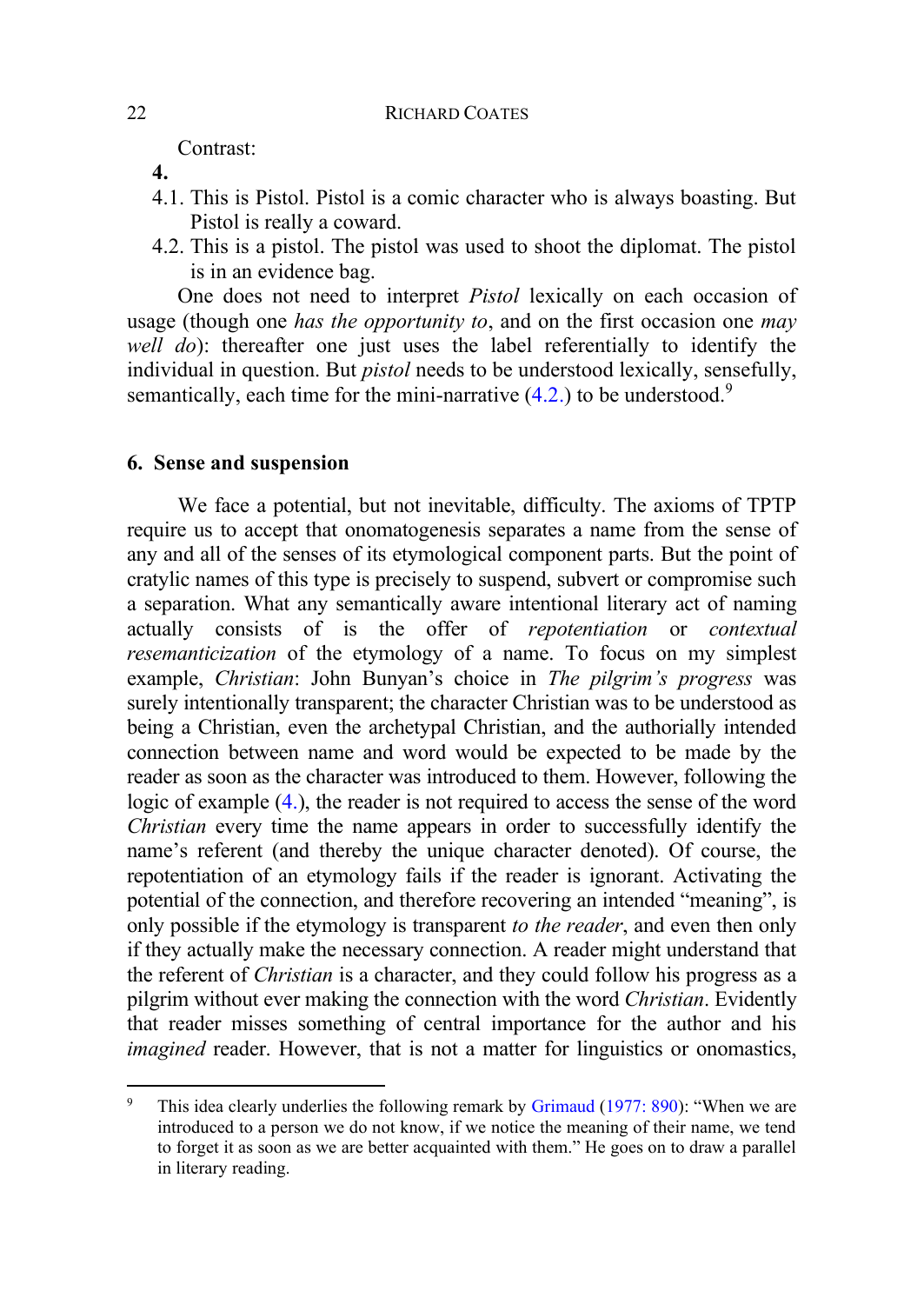but for the study of individual variation in cultural (encyclopaedic) and lexical knowledge. Activating an etymology (of a name) is obviously a very different linguistic skill from activating a sense (of a referring expression which is not a name). No-one can understand that the referent of *a certain town* at the beginning of Dickens' *Oliver Twist* is a specific but unspecified place having the characteristics of a town unless they understand the senses of the expressions *a certain* and *town* – not just the first time, but every time they are used. However, in the same verbal context, "Among other buildings in [...]", they could grasp that *Mudfog* was a place-name without understanding either *mud* or *fog*, and without necessarily recovering the senses of these words every time the place-name was used referentially.<sup>10</sup>

The claimed non-translatability of names is another issue that may give rise to misunderstandings. The present writer has had his opinion about this dismissed publicly, without argument, because the scholar attacking my view had failed to grasp the essence of the distinction made above between *translation* as I had defined it for my purposes<sup>11</sup> and *the substitution of equivalents*. That scholar insisted on the superficial and obvious point that it is possible to substitute one name-form for another where the two stand in an equivalence relation, in the way explored above, and notably where there is a sense-overlap *between their etymological sources*; for example *Crookshanks* the cat in J. K. Rowling's *Harry Potter* novels, which (who?) appears in the German translation as *Krummbein*. *If* charactonyms traded on some kind of semantic transparency amounting to having sense, it would follow not only that they *could be* translated, but that they *should be* when the opportunity arises, just like the text which surrounds them. That would leave some charactonyms *necessarily translated* (those of type [\(3.4.\)](#page-8-0)) whilst others remained *necessarily untranslated* (those of types  $(3.1.)$  and  $(3.2.)$ , and probably a goodly number of  $(3.3.)$ ). To understand the force of the *if-*clause fully, we need to recognize the *context* of namebestowal.

# **7. Name-bestowal as art**

Literature is artful.<sup>12</sup> It is legitimate to suppose that this fact cancels or subverts the assumption about name-bestowal which we have claimed to be normal, certainly within TPTP: namely that the real-world act of name-

<sup>&</sup>lt;sup>10</sup> Dickens actually used the name Mudfog for that "certain town" in earlier drafts of Oliver Twist.<br><sup>11</sup> Peminder: by translation I mean narrowly the substitution of material in the target language

Reminder: by translation I mean narrowly the substitution of material in the target language for material in the source language having what is judged to be an equivalent sense.

<sup>&</sup>lt;sup>12</sup> Indeed [Smith](#page-20-5) [\(2005\)](#page-20-5) considers the prospect of names themselves as an art-form, which is in tune with my purposes in this article: they result from an author's actualizing an intention. [Kohlheim's article](#page-19-4) in this volume emphatically develops the same view.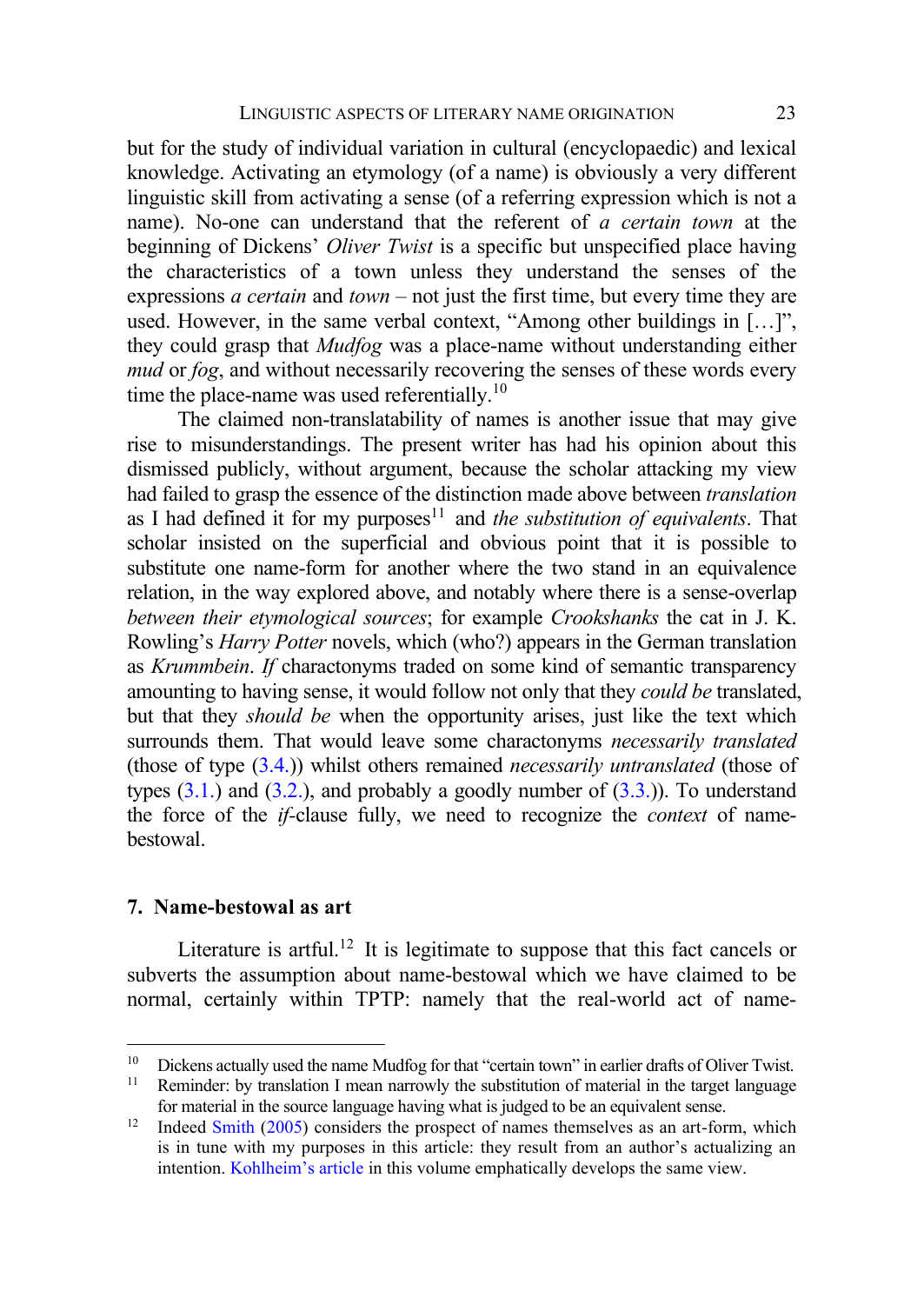bestowal eliminates from subsequent acts of referring the sense(s) of any words or phrases which appear in the expression chosen to be a name. Literary name-bestowal is different. The essence of its literariness is that it invites the reader precisely NOT to eliminate the connection between usage and etymology, but to perform the balancing-act of maintaining both the (senseless) form of a name and its (real or apparent) etymological meaning active for the duration of the reading. In cases of type [\(3.4.\)](#page-8-0) like *Christian*, that means acknowledging *both* that the item is a charactonym and is in principle senseless because a name, *and* that the act of using it relevantly references its etymology involving the homonymous lexical word, or that it *may* do so. For that reason, something resembling charactonymic translation is in a restricted sense *possible*, in the guise of etymological translation, but never *necessary*. *Crookshanks* (representing an English surname) may appear in German as *Krummbein*, a literal equivalent (and also a German surname), 'bent leg', with the exception of the loss of the English plural suffix; but there is no *semantic* reason why the cat should not instead bear the surname *Hoffmann*. *Dörchen Lakenreisser*, in German, is literally and etymologically '(pet form of) *Dorothy* sheet-ripper' for a tart called *Doll Tearsheet* in Shakespeare's *Henry IV, part II*; but there is no *semantic* reason why she should not be *Gretchen Werther*. Of course, there are potent *literary* reasons for the author not to be satisfied with *Hoffmann* or *Gretchen Werther*, but that is not the point.

[Epstein](#page-18-10) [\(2009: 202\)](#page-18-10) reports an exchange with Meta Ottosson, the translator into Swedish of Roald Dahl's children's novel *Matilda*. Ottosson wrote:

How did it come about that I translated Miss Trunchbull with  $[= as, RC]$ Domderassonskan? […] I had an impression of how she was after I read the book for the first time. When I was a child, there was a film called "Anderssonskans Kalle".<sup>13</sup> Kalle was a naughty boy and Anderssonskan was a real matron, a bitch who was both angry and grim, and dared to say what she thought, as I recall […] This is what I think of when I hear this name: Anderssonskan. […] Someone who commands and blusters, so it became Domderassonskan. That's how I think it was but I can not be completely sure of how my thoughts wander, how I associate when I translate. [Epstein's translation]

This "translated" name is an effectively arbitrary blend of an established charactonym *Anderssonskan* with the verb *domdera* 'to keep on grumbling about [something]'. This blend had full "meaning potential" only within the translator's mind at the moment of creation, and was not necessarily repotentiated on every, or even any, occasion of use in the resultant text.

<sup>13</sup> Rolf Husberg's 1950 film.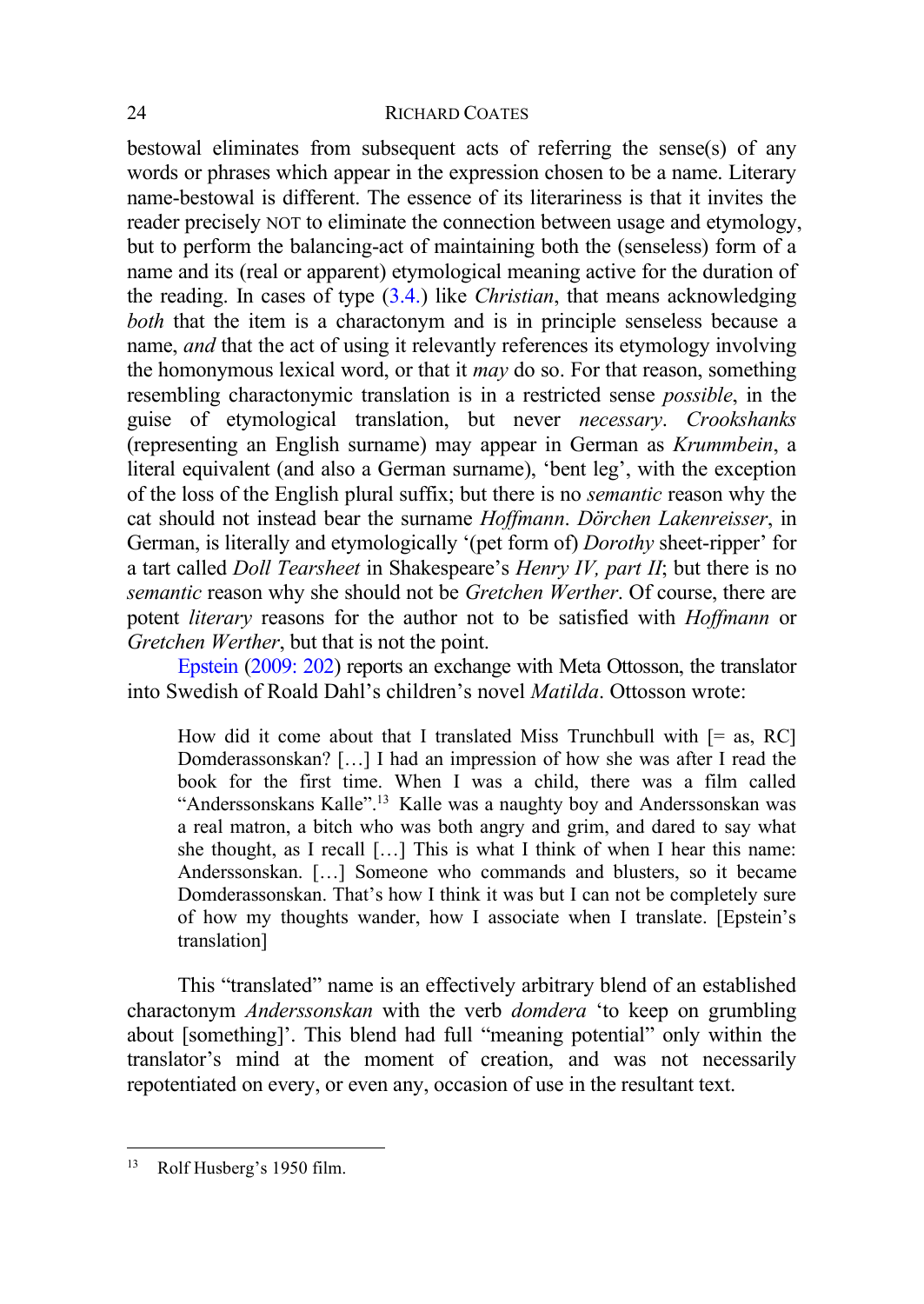Any name-"translation" may be either purely lexical and literal, or idiomatic and suggestive, just like all other translation. However, it can, and must, still be argued that the act of "translating" charactonyms is exactly like all other non-literary onymic "translation" in TPTP (see especially [Coates 2006:](#page-17-13)  373–[378\)](#page-17-13), and therefore that it accesses the *etymology* of a name rather than any *sense* which might be detectable from elements in its linguistic form. To repeat, one does not (have to) investigate a charactonym for sense whenever it is used referentially, as one does for the senses of ordinary words and other expressions in a text, although the possibility of such a cognitive reconnection during the act of reading is not ruled out. A reading of charactonyms for meaning or "translation" therefore differs from a reading of ordinary lexical items for meaning or translation; whilst *sense* is necessarily accessed in the case of lexical items, it is *etymology* in the case of names, amounting to something *resembling sense* on the first encounter if the etymology is transparent, with the reservations set out earlier. [Hermans](#page-19-12) [\(1988: 12\)](#page-19-12) said that "the translatability of proper names is a function of their 'semanticization'" – asserted in the context of a discussion of how names become common nouns. It would be better to replace the first clause with "the translatability of proper names is a function of their etymological transparency to the would-be translator."

# **8. Literary onomastics and language processing**

This article began with the suggestion of a second type of consequence of the basic tenets of TPTP, to do with the role of etymologies in ordinary literary reading. Let us attempt to harmonize the notion that etymology may be accessible (and actually accessed) during ordinary reading with the nature of semantic processing more generally.

The presentation of a charactonym to a reader resembles the presentation of a verbal stimulus to a subject in a psycholinguistic experiment, but with an extra layer of detachment. Before introducing a character, the author may or may not present some context which will prime or skew the reader's response to the character's name. If such a context is absent, the reader may (but need not) seek the most salient lexical item(s) that might represent the name's etymology,<sup>14</sup> and suppress the less frequent material, to help "get a handle on" the character, typically generating a single possibility (or probability). Such a process is essentially like *convergent semantic processing*, a left-brain dominant activity whose main function is processing efficiency which eliminates ambiguity. But an author may tease the reader by seeking to exploit a non-salient etymology which has to be approached indirectly: one relying on

<sup>&</sup>lt;sup>14</sup> Or in some cases a (near-)homonym, if a punning interpretation is attempted.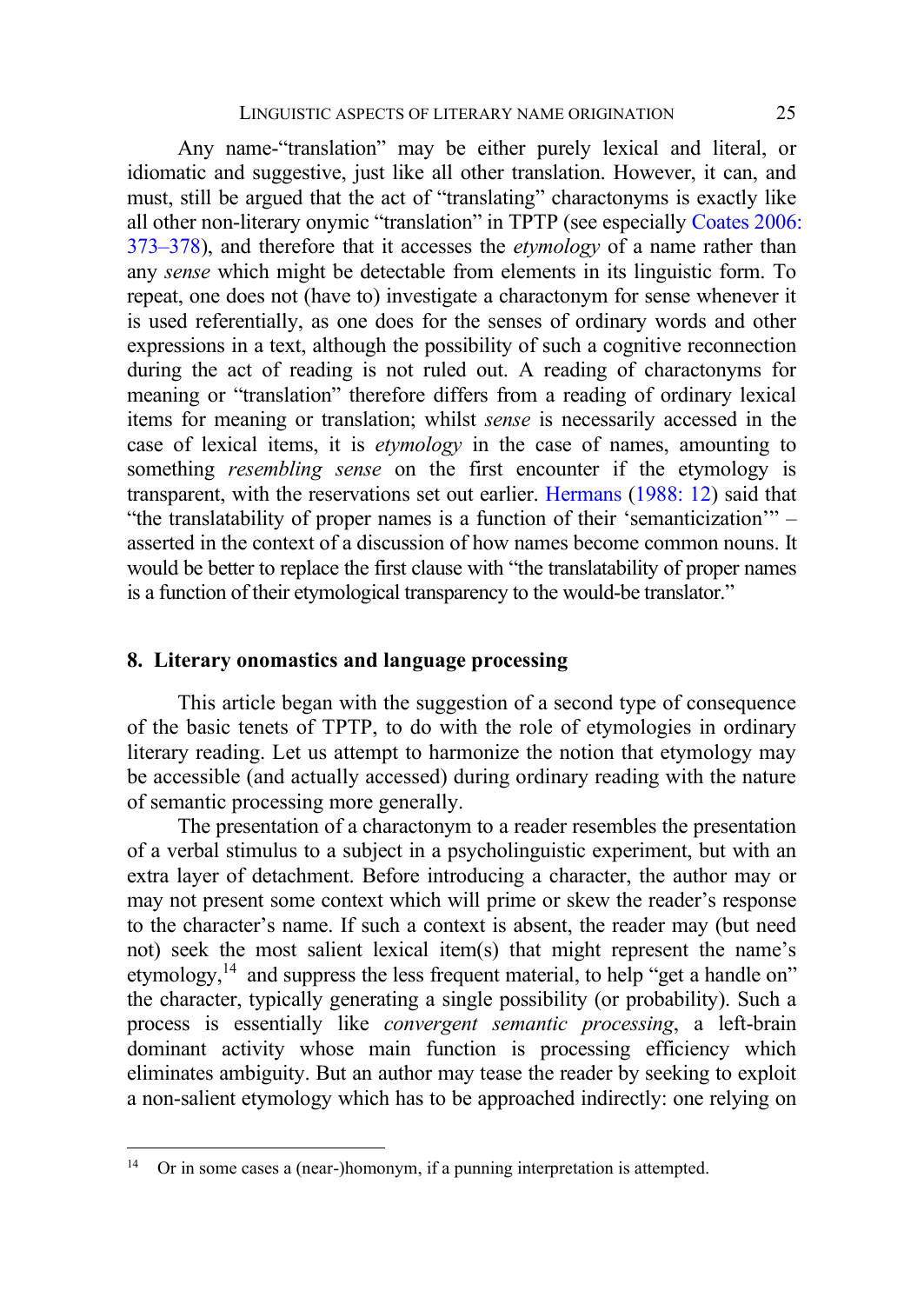a less frequent sense, a metaphorical one (the teacher Mr M'Choakumchild in Dickens' *Hard times* does not literally choke children, but does so metaphorically), or a metonymic one (Herbert Pocket in *Great expectations*, who has no prospect of the riches that *pocket* may seem to suggest), or an ironic one (*Little John* for the tall outlaw in the Robin Hood stories), or even a paradoxical one (a cat named *Dog* in Norma Tanega's song "Walkin' my cat named Dog", 1966). Such a process is essentially like *divergent semantic processing*, a right-brain dominant activity which may leave a pool of possibilities available to the reader and favours ambiguity and creative inefficiency. The increased time inefficiently made available may be deployed for understanding the author's probable or presumable charactonymic intention.<sup>15</sup>

The proposed process has two stages: one where the charactonym's etymology is identified with lexical material, and another where the *lexical material* (as opposed to the name itself) is processed for meaning (sense or denotation or both). The first stage may never take place, but *must* take place in order to activate the second stage, the only source of any linguistic understanding of a charactonym and its possible ironies or paradoxes. The proposed two-stage process, so defined, is universal, whether the name involved is transparent or not.

These remarks may go some way towards bridging an intellectual gap identified by [Nicolaisen](#page-20-0) [\(2008: 97\)](#page-20-0) between names as objects with onymic (i.e. linguistic) features and names as literary phenomena, by providing a hint of a framework in which the literary and the non-literary understanding and processing of names can be brought together. The desire and intention are there.

# **9. Final thoughts**

Readers might think that, by explicitly suspending the relevance of current critical opinion concerning textual interpretation that eliminates the author, I have damaged my own case. Let me partly recapitulate what I have proposed in my defence, though without any sense of being defensive. I do not dispute that it is admissible to eliminate the author at the level of evaluating a text's communicational effectiveness; that is, at the level of regarding the reader's formulation of propositions about the author's real, adopted or pretended world-view, mental state, cultural embeddedness, dissentience or otherness. Naturally, one can read a text without knowledge of the author and without drawing any conclusions about them. One can also read a text *with* such knowledge, though if one does it is not legitimate to dress one's conclusions up as necessary truths about the author and therefore

<sup>&</sup>lt;sup>15</sup> For these processing concepts in action, see for example [Faust & Lavidor](#page-18-11) [\(2003: 593\)](#page-18-11) and [Abraham](#page-17-16) [\(2014\)](#page-17-16).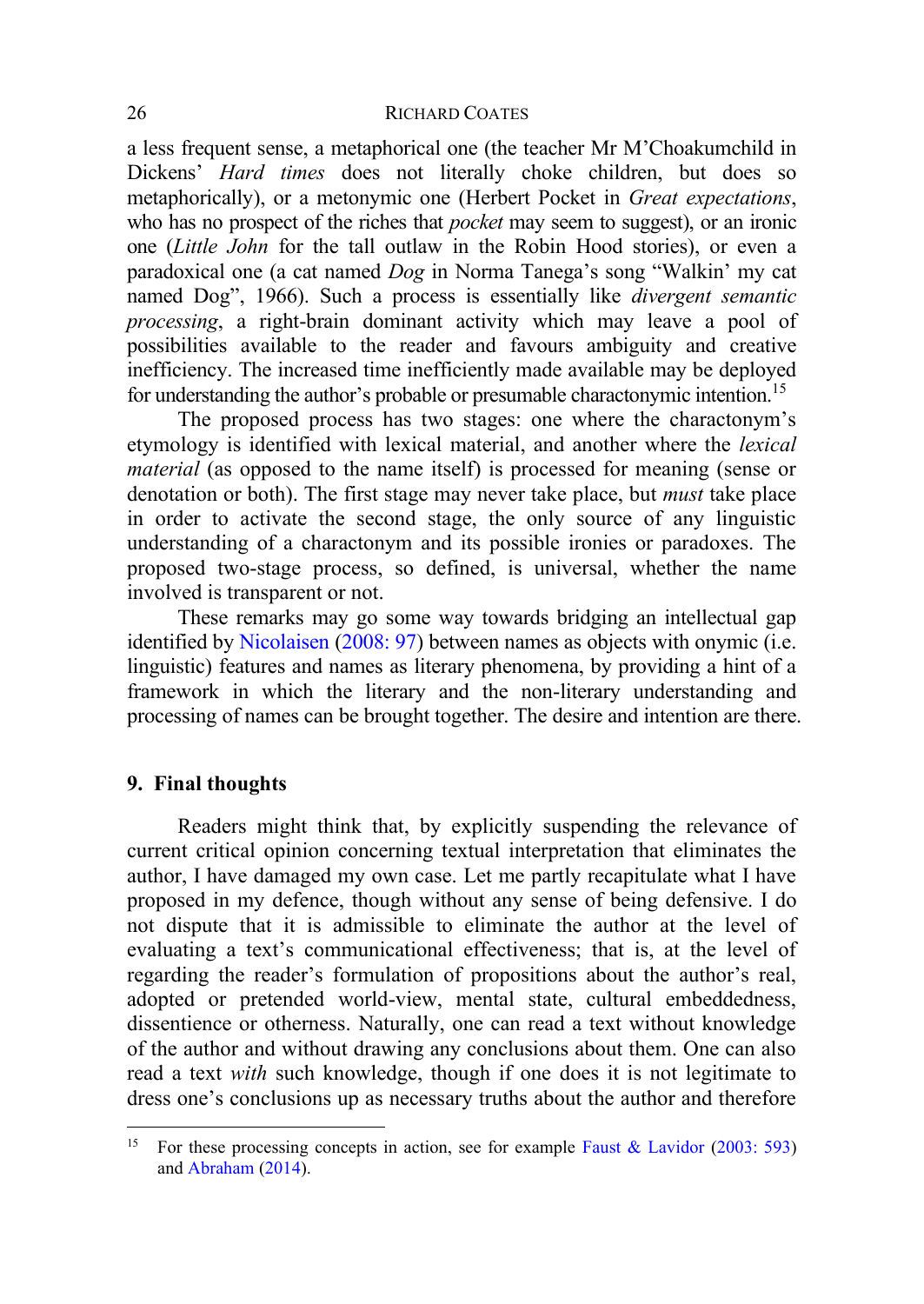about the text's "true" meaning. One can dispute endlessly what aspects of a character's behaviour, for example, were intended by the author to be viewed as praiseworthy or evil, altruistic or self-serving, normal or abnormal, and come to no definitive or collective conclusion, depending on one's own stance(s) as reader(s) within one's own cultural framework. So the text can be viewed non-biographically, as for example from psychoanalytic, Marxist or feminist perspectives, or even from idiosyncratic ones not dignified by any -isms. It is certainly legitimate to explore viewing reader response, rather than authorial intention, as paramount, as critically explored, for example, by [Musleh](#page-19-13) [\(2019: chapter 2\)](#page-19-13). So far, then, I agree that authorial intentions can hold no unchallengeable place in the interpretation of a text.

However, the issue of (re)constructing an author's intent as to what a work is "about" should be distinguished from the question of how or why a name is bestowed on a character. An author's text is created and then available for interpretation because it expresses or encodes propositions. Charactonym-bestowal is an event, not a text or a proposition, though the evidence provided by names can be used in formulating propositions about such beliefs. Bestowal indisputably happens in the author's head, not in the reader's, nor in the ether between author and reader. The ideas above are primarily about name-bestowal, and about what happens if a reader engages in the quest to understand a name against a linguistic and cultural background assumed to be shared with the author. What a reader makes of a name *can be* a separate question from that of its bestowal by an author. It is not necessarily related to it, much less governed by it – though it *may* often be related, especially when the reader shares a cultural framework with the author and infers the existence of an authorial intention.

Names do not just happen, and it seems perfectly legitimate for a reader to assume that some names are chosen by an author with a purpose: with the intention, supposition or hope that the reader may divine that purpose, even if the choice is laden with irony. But the text can still work as literature if the reader does not do that. Divining aspects of authorial intention is not the only purpose of reading charactonyms – they may be there for intratextual humour, say, or their presence may be influenced by subconscious cultural biases – and I would not wish to convey that I believe divining authorial intention is the only purpose. But charactonyms are available for etymological interpretation, they are linguistic objects, and the author is responsible for them.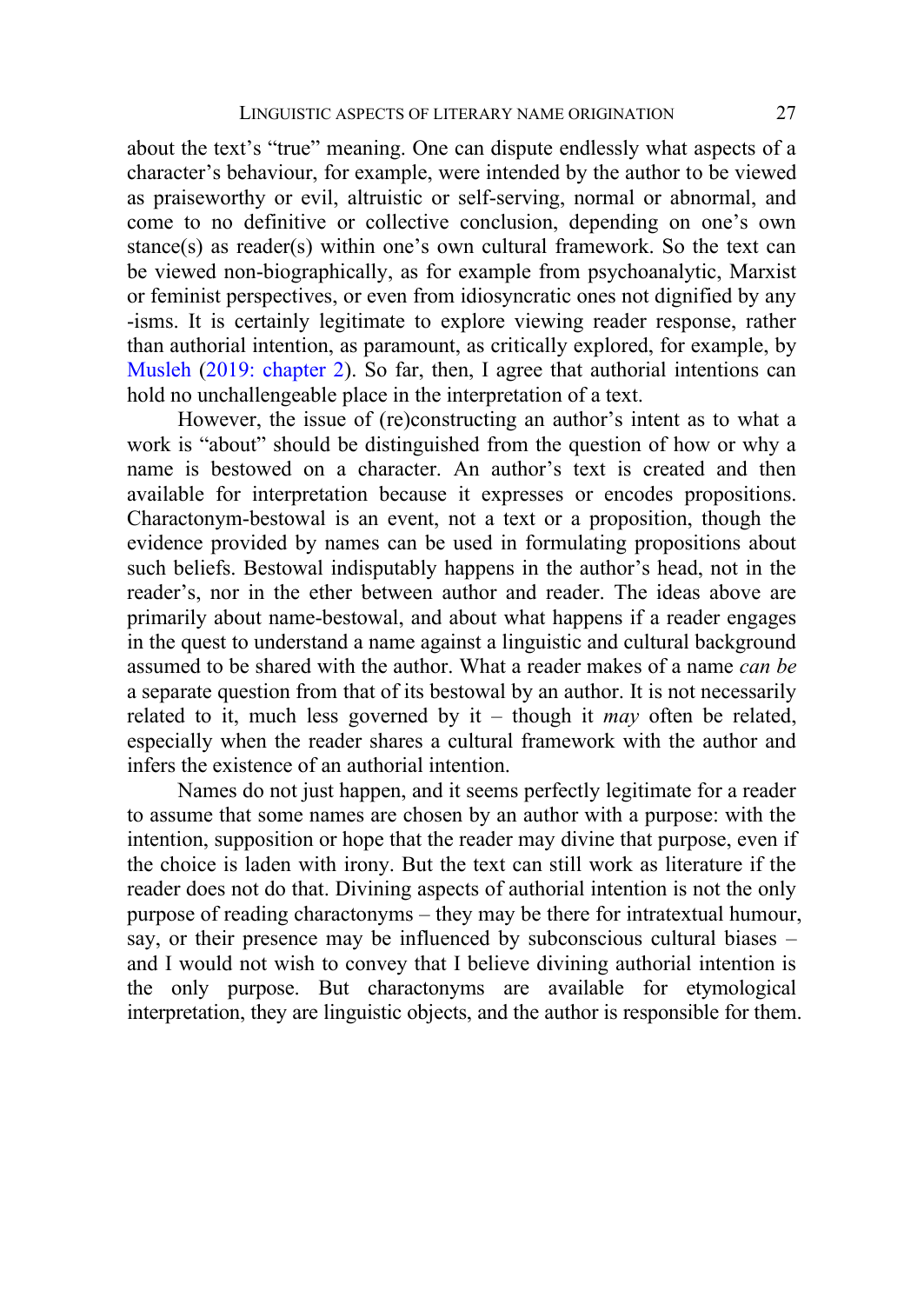# **References**

- <span id="page-17-16"></span>Abraham, Anna. 2014. Creative thinking as orchestrated by semantic processing vs. cognitive control brain networks. *Frontiers in Human Neuroscience* 8. [\(https://www.frontiersin.org/articles/10.3389/fnhum.](https://www.frontiersin.org/articles/10.3389/fnhum.2014.00095/full)  [2014.00095/full\)](https://www.frontiersin.org/articles/10.3389/fnhum.2014.00095/full) (Accessed 2017-07-07.) DOI: [10.3389/fnhum.2014.](https://www.frontiersin.org/articles/10.3389/fnhum.2014.00095/full)  [00095](https://www.frontiersin.org/articles/10.3389/fnhum.2014.00095/full)
- <span id="page-17-11"></span>Al-Hadithy, Tara Muayad. 2017. Proper names in the Arabic translation of *Harry Potter and the Goblet of Fire*. *Linguistics Applied* 6, 49–65.
- <span id="page-17-9"></span>Bair, D. 1990. *Samuel Beckett: A biography.* London: Vintage.
- <span id="page-17-8"></span>Barry, Herbert, III. 2005. Family names as sources of first names in Jane Austen's novels. *Onoma* 40, 181–200.
- <span id="page-17-3"></span>Barthes, Roland. 1967. The death of the author. *Aspen* 5–6. [\(http://www.ubu.](http://www.ubu.com/aspen/aspen5and6/)  [com/aspen/aspen5and6/\)](http://www.ubu.com/aspen/aspen5and6/) (Accessed 2018-11-02.)
- <span id="page-17-14"></span>Barton, Anne. 1990. *The names of comedy.* Oxford: Clarendon Press.
- <span id="page-17-10"></span>Brockman, Suvi. 2016. Dutch translations of character names in *Harry Potter and the Philosopher's Stone*. University of Oulu. (Master's thesis, English Philology.)
- <span id="page-17-2"></span>Butler, James. 2010. *The power and politics of naming: Literary onomastics within dystopian fiction*. University of Glasgow. [\(http://theses.gla.](http://theses.gla.ac.uk/1706/)  [ac.uk/1706/\)](http://theses.gla.ac.uk/1706/) (Accessed 2018-11-05.) (MPhil (R) thesis.)
- <span id="page-17-5"></span>Caprini, Rita. 2015. L'approccio pragmatico allo studio del nome proprio: la "Pragmatic Theory of Properhood" (TPTP) di Richard Coates. *Rivista Italiana di Onomastica* 21(1), 164–171.
- <span id="page-17-12"></span>Catford, J. C. 1995. *A linguistic theory of translation.* London: Oxford University Press.
- <span id="page-17-4"></span>Cavill, Paul. 2016. Language-based approaches to names in literature. In Hough, Carole (ed.), with Izdebska, Daria, *The Oxford handbook of names and naming*, 355–367*.* Oxford: Oxford University Press.
- <span id="page-17-1"></span>Coates, Richard. 1976. A personal name etymology and a Shakespearean dramatic motiv. *Names* 24, 1–8.
- <span id="page-17-0"></span>Coates, Richard. 1987. A provincial bibliography on names in the works of Shakespeare. *Names* 35, 206–223.
- <span id="page-17-13"></span>Coates, Richard. 2006. Properhood. *Language* 82(2), 356–382.
- <span id="page-17-6"></span>Coates, Richard. 2009. A strictly Millian approach to the definition of the proper name. *Mind and Language* 24(4), 433–444.
- <span id="page-17-15"></span>Coates, Richard. 2012. Eight issues in The Pragmatic Theory of Properhood. *Acta Linguistica Lithuanica* 66, 119–140.
- <span id="page-17-7"></span>Coates, Richard. 2014. We are surrounded by onymies: Relations among names, name-types, and terminological categories. In Tort Donada, Joan & Montagut i Montagut, Montserrat (eds.), *Els noms en la vida quotidiana. Actes del XXIV Congrés Internacional de Ciències*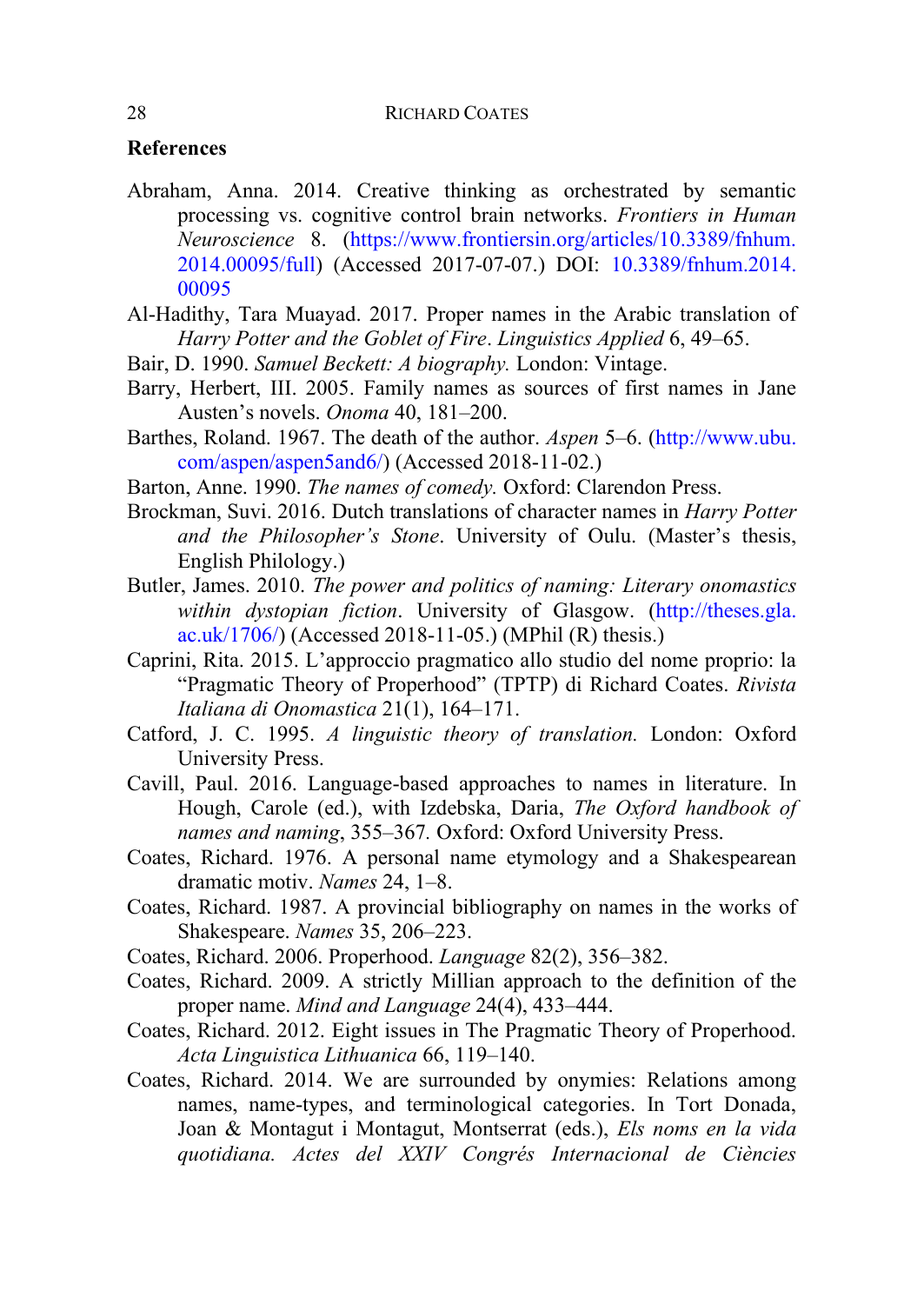*Onomàstiques (ICOS)*, secció 1, 6–13. Barcelona: Generalitat de Catalunya.

- <span id="page-18-7"></span>Coates, Richard. 2015. A concise theory of meaningfulness in literary naming within the framework of The Pragmatic Theory of Properhood. *Journal of Literary Onomastics* 4(1), 31–34.
- <span id="page-18-8"></span>Coates, Richard. 2018. Meaningfulness in literary naming within the framework of The Pragmatic Theory of Properhood (TPTP). *Onomastica Uralica* 14 (Volume 5 of the Proceedings of the 26th International Congress of Onomastic Sciences [ICOS-26], Debrecen, Hungary, 27 August – 1 September 2017.) [\(http://mnytud.arts.unideb.hu/onomural/kotetek/ou14/](http://mnytud.arts.unideb.hu/onomural/kotetek/ou14/15.pdf)  [15.pdf\)](http://mnytud.arts.unideb.hu/onomural/kotetek/ou14/15.pdf) (Accessed in 2019.)
- <span id="page-18-1"></span>De Stefani, Elwys. 2006a. Names and discourse. In Hough, Carole (ed.), with Izdebska, Daria, *The Oxford handbook of names and naming*, 52–66*.* Oxford: Oxford University Press.
- <span id="page-18-2"></span>De Stefani, Elwys. 2006b. Une approche interactionniste de l'étude des noms propres. Les surnoms de famille. *Onoma* 41, 131–162.
- <span id="page-18-3"></span>De Stefani, Elwys. 2009. Per un'onomastica internazionale. I nomi propri nella conversazione. *Rivista italiana di onomastica* 15(1), 9–40.
- <span id="page-18-5"></span>Dvořáková, Žaneta. (n.d.). Introduction to literary onomastics. Abstract. [\(https://is.cuni.cz/webapps/zzp/download/140042587/?lang=en\)](https://is.cuni.cz/webapps/zzp/download/140042587/?lang=en) (Accessed 2018-11-08.)
- <span id="page-18-6"></span>Dvořáková, Žaneta. 2012. Functions of proper names in literature and literary onomastics. *Slovo a Slovesnost* 73(3), 194–207.
- <span id="page-18-10"></span>Epstein, B. J. 2009. In name only? Translating names in children's literature. In Epstein, B. J. (ed.), *Northern lights. Translation in the Nordic countries*, 191–209. Oxford [etc.]: Peter Lang.
- <span id="page-18-11"></span>Faust, Miriam & Lavidor, Michal. 2003. Semantically convergent and semantically divergent priming in the cerebral hemispheres: Lexical decision and semantic judgment. *Cognitive Brain Research* 17(3), 585–597.
- <span id="page-18-0"></span>Fish, Stanley. 1970. Literature in the reader: Affective stylistics. *New Literary History* 2(1), 123–162.
- <span id="page-18-4"></span>Gibka, Martyna K. 2016. The momentary sociological, camouflaging, conative and poetic functions of characters' proper names in the Polish translation of *Harry Potter*. In Kujawska-Lis, E. & NDiaye, I. Anna (eds.), *Komunikacja międzykulturowa w świetle współczesnej translatologii. Teoretyczne i praktyczne aspekty przekładu literackiego* [Intercultural communication in the light of modern translation studies. Theoretical and practical aspects of literary translation], 93–107. Olsztyn: Instytut Słowiańszczyzny Wschodniej UWM w Olsztynie.
- <span id="page-18-9"></span>Gibka, Martyna K. 2017. J. K. Rowling as a "Magician of Words": Mythical, legendary and superstitious connotations in *Harry Potter*. In Lica, A. & Kardasz, M. (eds.), *Integralia V. Wymiary studenckiej humanistyki*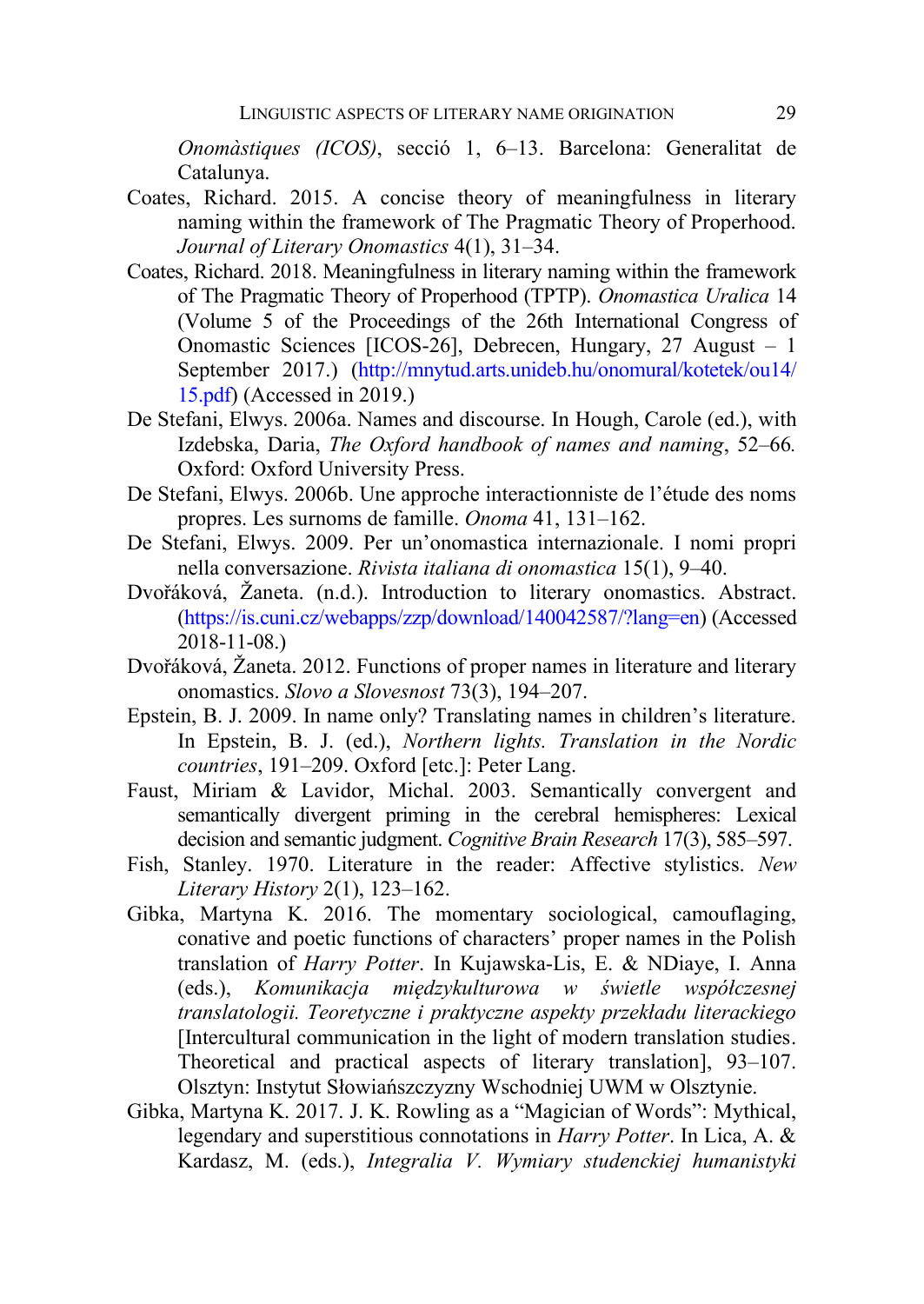[Integralia V. Dimensions of students' humanities], 151–161. Elbląg: Wydawnictwo PWSZ w Elblągu.

- <span id="page-19-3"></span>Gibka, Martyna K. 2018. The functions of characters' proper names in *Men at Arms* by Terry Pratchett. *Acta Onomastica* 59, 4–68.
- <span id="page-19-10"></span>Gordon, Elizabeth Hope. 1917. The naming of characters in the works of Charles Dickens. *University of Nebraska Studies in Language, Literature, and Criticism* 5. [\(https://digitalcommons.unl.edu/](https://digitalcommons.unl.edu/englishunsllc/5/)  [englishunsllc/5/\)](https://digitalcommons.unl.edu/englishunsllc/5/) (Accessed 2018-10-22.)
- <span id="page-19-0"></span>Grimaud, Michel. 1977. Hermeneutics, onomastics and poetics in English and French literature. *MLN* 92(5), Comparative Literature, 888–921.
- <span id="page-19-12"></span>Hermans, Theo. 1988. On translating proper names, with reference to De Witte and Max Havelaar. In Wintle, Michael & Vincent, Paul (eds.), *Modern Dutch Studies*, 11–24*.* London: Athlone Press.
- <span id="page-19-11"></span>Kerr, Andy. 2017. What are the Harry Potter characters called in other languages? *Quora*. [\(https://www.quora.com/What-are-the-Harry-](https://www.quora.com/What-are-the-Harry-Potter-characters-called-in-other-languages)[Potter-characters-called-in-other-languages\)](https://www.quora.com/What-are-the-Harry-Potter-characters-called-in-other-languages) (Accessed 2018-11-01.)
- <span id="page-19-4"></span>Kohlheim, Volker. 2018. Proper names in literature: A "reevaluation of all values". *Onoma* 53, 81–92.
- <span id="page-19-9"></span>Kozlowski, Bryan. 2016. 10 Dickensian character names deciphered. From Mr. Pumblechook to Mr. Pecksniff, the meaning behind the monikers. *Literary Hub*. [\(https://lithub.com/10-dickensian-character-names-deciphered/\)](https://lithub.com/10-dickensian-character-names-deciphered/) (Accessed 2018-10-22.)
- <span id="page-19-2"></span>Lewis, C. S. 1961. *An experiment in criticism.* Cambridge: Cambridge University Press.
- <span id="page-19-5"></span>Lillian, Donna L. 2015. Names and magic: Onomancy in Suzette Haden Elgin's *Ozark* trilogy. *Onoma* 50, 95–109. [\(https://onomajournal.org/wp](https://onomajournal.org/wp-content/uploads/2019/09/Onoma-50-04.-Lillian-final-25.08.2019.pdf)[content/uploads/2019/09/Onoma-50-04.-Lillian-final-25.08.2019.pdf\)](https://onomajournal.org/wp-content/uploads/2019/09/Onoma-50-04.-Lillian-final-25.08.2019.pdf) (Accessed 2018-12-21.)
- <span id="page-19-7"></span>Lyons, John. 1977. *Semantics* (2 vols). Cambridge: Cambridge University Press.
- <span id="page-19-1"></span>Markey, T[homas] L. 1982. Crisis and cognition in onomastics. *Names* 30, 129–142.
- <span id="page-19-8"></span>Metcalf, Francis Wood. 1972. Reason and "Urizen": The pronunciation of Blakean names*. Blake Newsletter* 21, 17–18. [\(bq.blakearchive.org/](http://bq.blakearchive.org/6.1.metcalf)  [6.1.metcalf\)](http://bq.blakearchive.org/6.1.metcalf) (Accessed July 2017.)
- <span id="page-19-6"></span>Mill, John Stuart. 1843. *A system of logic, ratiocinative and inductive*, 1st edition. London: John W. Parker.
- <span id="page-19-13"></span>Musleh, Bushra. 2019. *Lexical selection and archaisms in three English translations of the Sūrat Yūsuf (the Article of Joseph): A comparative linguistic and empirical investigation*. University of the West of England, Bristol. [\(http://eprints.uwe.ac.uk/37403\)](http://eprints.uwe.ac.uk/37403) (Accessed 2019-01- 05.) (Doctoral dissertation.)